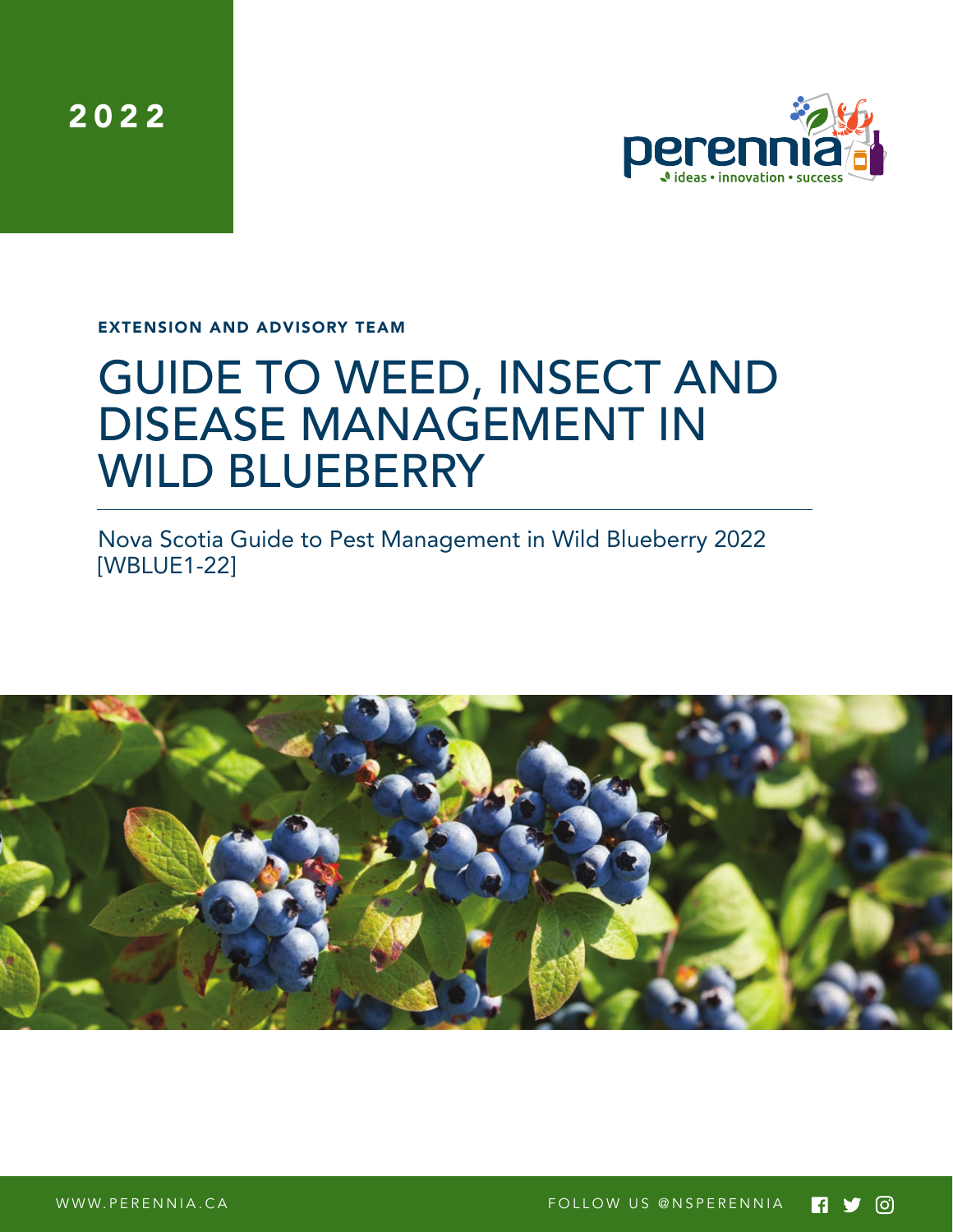

**Nova Scotia Guide to Pest Management in Wild Blueberry 2022** [WBLUE1-22]

**Updated March 17, 2022, by Jill MacDonald, Research Associate, Perennia Hugh Lyu, Wild Blueberry Specialist, Perennia**

### **LIABILITY STATEMENT**

**Recommendations in this guide are given for general information only and do not give the user the right to use a product in a manner not in accordance with the pesticide label or Pest Control Products Act. Perennia, by funding and printing this publication, and the editors/authors, do not offer any warranty or guarantee and do not assume any liability for crop loss, animal loss, health, safety, or environmental hazard caused by the use of any pesticide, advice, or recommendation in this schedule. Pesticides used in this schedule are products labeled for the target and crop. This information was retrieved from the Pest Management Regulatory online of Registered Products Database. The list of products presented in this schedule is intended to be complete, based on products known to be available in the region, but in no way is guaranteed to be complete. Some of the products listed may not be available. Trade names are given as a convenience to producers and are neither an endorsement of the product nor a suggestion that similar products are not available or effective.**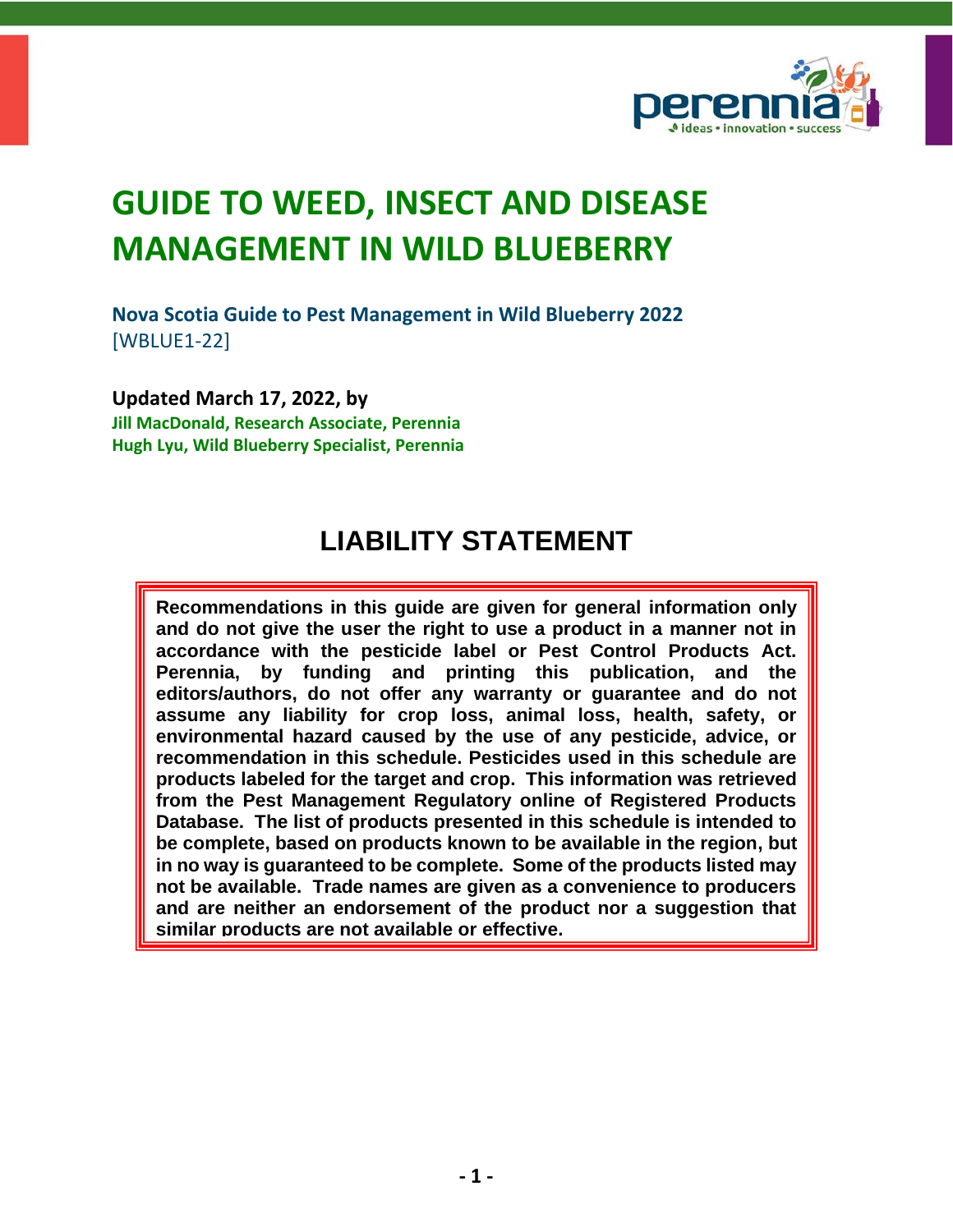

## **CONTENTS**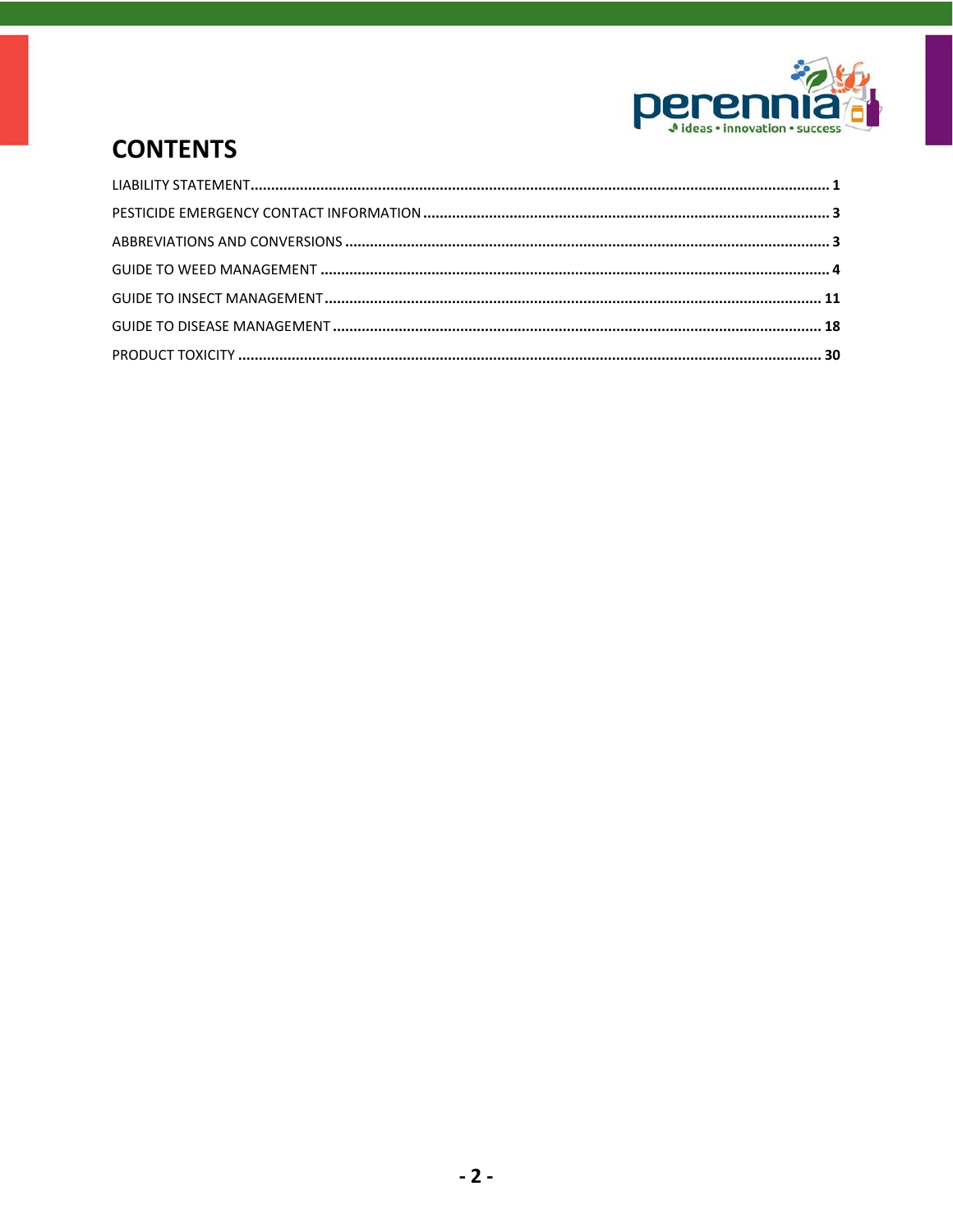

### **PESTICIDE EMERGENCY CONTACT INFORMATION**

| <b>Poison Control Centres</b> |                              |                                     |
|-------------------------------|------------------------------|-------------------------------------|
| Nova Scotia                   | 800.565.8161 or 902.470.8161 | IWK, Halifax, NS                    |
| New Brunswick                 | 911                          | Ask for Poison Information          |
| Prince Edward Island          | 800.565.8161 or 902.470.8161 | IWK, Halifax, NS                    |
| Newfoundland                  | 709.722.1110                 | Dr. Charles A. Janeway Child Health |
|                               |                              | Care Centre,                        |
|                               |                              | St. John's, NF                      |

| <b>Environmental Emergencies (Pesticide Spills)</b>    |              |  |  |  |  |  |
|--------------------------------------------------------|--------------|--|--|--|--|--|
| Transport Canada Regional Operations Centre (24 hours) |              |  |  |  |  |  |
| Nova Scotia                                            | 800.565.1633 |  |  |  |  |  |
| New Brunswick                                          | 800.565.1633 |  |  |  |  |  |
| Prince Edward Island                                   | 800.565.1633 |  |  |  |  |  |
| Newfoundland                                           | 800.563.9089 |  |  |  |  |  |

### **ABBREVIATIONS & CONVERSIONS**

| <b>Formulation and Measurement Abbreviations</b> |                          |                     |                                        |  |  |  |  |
|--------------------------------------------------|--------------------------|---------------------|----------------------------------------|--|--|--|--|
| <b>FORMULATIONS</b>                              |                          | <b>MEASUREMENTS</b> |                                        |  |  |  |  |
| DF                                               | Dry flowable             | mL                  | millilitre                             |  |  |  |  |
| EC, E                                            | Emulsifiable concentrate | kPa                 | kilopascal                             |  |  |  |  |
|                                                  | Liquid                   | kg                  | kilogram                               |  |  |  |  |
| Sn / Su                                          | Suspension               | g                   | gram                                   |  |  |  |  |
| WP/W                                             | Wettable powder          |                     | litre                                  |  |  |  |  |
|                                                  |                          | <b>BIU</b>          | <b>Billions of International Units</b> |  |  |  |  |
|                                                  | ppm                      |                     | parts per million (1000 ppb)           |  |  |  |  |
|                                                  |                          | ppb                 | parts per billion (1/1000 ppm)         |  |  |  |  |

| <b>Helpful Conversions</b> <sup>1</sup>             |                                                      |
|-----------------------------------------------------|------------------------------------------------------|
| $kPa$ X 0.14 = pounds per square inch (psi)         | millilitres $X$ 0.035 = fluid ounces                 |
| hectares $X$ 2.47 = acres                           | litres $X$ 35 = fluid ounces                         |
| kilograms $X$ 2.2 = pounds                          | litres $X$ 0.22 = imperial gallons                   |
| kilograms per hectare $X$ 0.89 = pounds per acre    | litres per hectare $X$ 14.17 = fluid ounces per acre |
| kilograms per hectare $X$ 0.40 = kilograms per acre | litres per hectare X 0.40 = litres per acre          |
|                                                     | degree-days $C \times 1.8$ = degree-days F           |

<sup>1</sup> **Pesticide Units of Measurement**

It is not recommended to convert label rates to imperial units because there is a high probability of mathematical and rounding errors. Present day pesticides are formulated to be more effective in smaller amounts. Therefore, even small conversion errors can lead to the use of incorrect rates (either too high or too low). Use metric – you will be glad you did!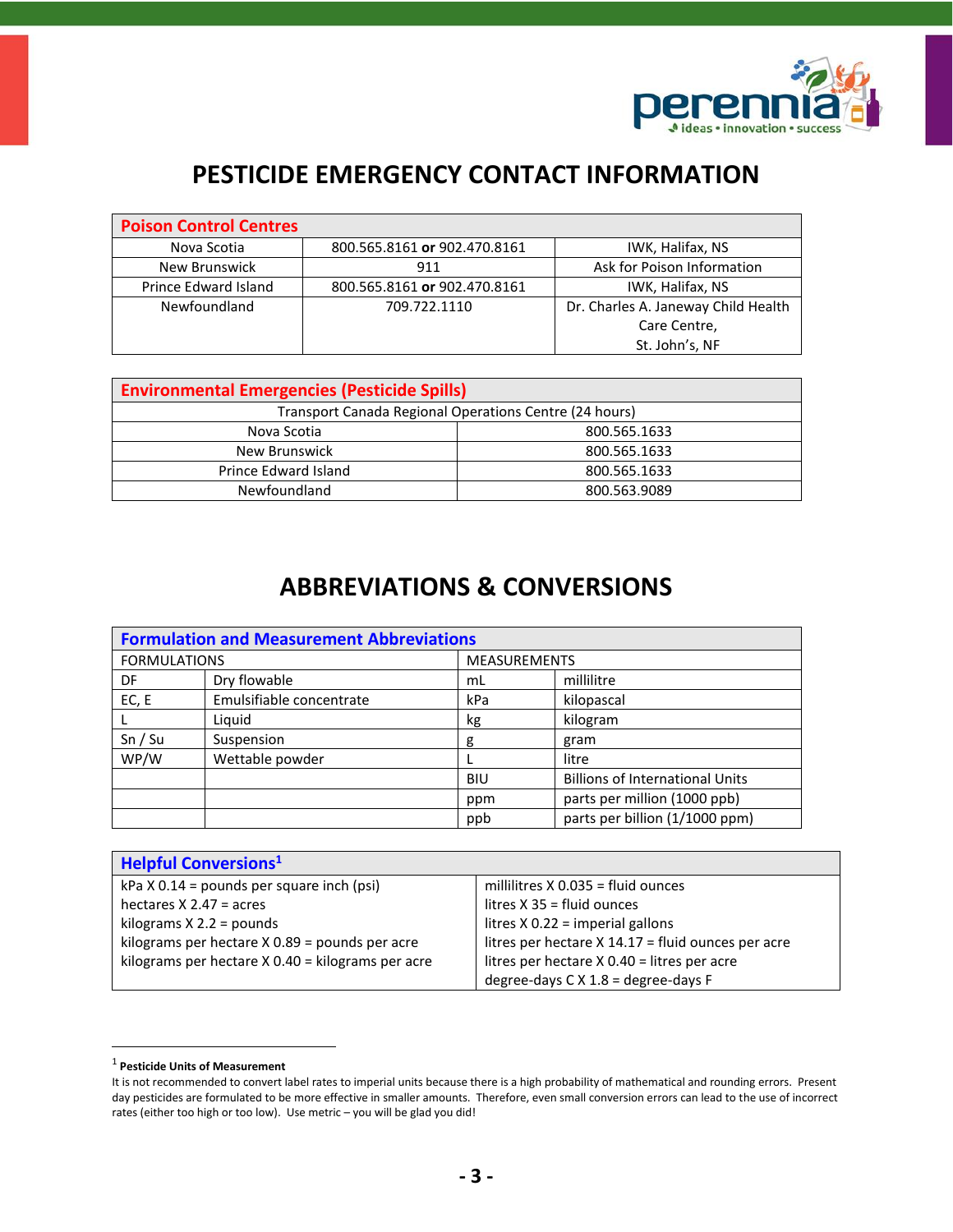

### **Always check with your Processor or Buyer to see what products are allowable for their markets**

| <b>Pest</b>                                                 | <b>Group</b>   | <b>Active Ingredient</b>      | <b>Pesticide</b><br><b>Product</b><br><b>Name</b> | Rate                             | <b>Restricted</b><br><b>Entry</b><br><b>Interval</b><br>(RE) | Pre-<br>harvest<br><b>Interval</b><br>(days) | <b>Remarks</b>                                                                                                                                                                                                                                                                                                                                                                                                                                                          |
|-------------------------------------------------------------|----------------|-------------------------------|---------------------------------------------------|----------------------------------|--------------------------------------------------------------|----------------------------------------------|-------------------------------------------------------------------------------------------------------------------------------------------------------------------------------------------------------------------------------------------------------------------------------------------------------------------------------------------------------------------------------------------------------------------------------------------------------------------------|
| <b>WEEDS:</b>                                               |                |                               |                                                   |                                  |                                                              |                                              |                                                                                                                                                                                                                                                                                                                                                                                                                                                                         |
| <b>Pre Emergence</b><br><b>Broadleaf and</b><br>Grass weeds | $\overline{2}$ | nicosulfuron /<br>rimsulfuron | Ultim 75 DF<br>plus<br>Agral 90                   | 33.7 g/ha<br>plus<br>$0.2\%$ v/v | 12 hours                                                     | 14<br>months                                 | For control of quackgrass, annual grasses and<br>redroot pigweed, plus suppression of poverty<br>oatgrass, ticklegrass and black bulrush. Apply<br>within a minimum of 140 L water/ha Apply when<br>annual grasses have 1-6 leaves and perennial<br>grasses have 3-6 leaves. Apply in the spring of<br>the sprout year. Stunting and yield losses may                                                                                                                   |
|                                                             | 5              | hexazinone                    | Velpar 75 DF<br>(Sprout year)                     | 1.92-2.56<br>kg/ha               | 48 hours                                                     |                                              | occur if plants are contacted.<br>Should be applied in 200 L of water per ha.<br>Apply high rate on heavy and fine textured soils.<br>Apply low rate on sandy and gravelly soils. Apply<br>before the crop emerges from the ground or<br>crop damage may occur.                                                                                                                                                                                                         |
|                                                             |                |                               | Velpar 75 DF<br>(Crop year)                       | $1.3$ kg/ha                      |                                                              |                                              | Apply in early spring of fruiting year. Do not<br>apply after buds have begun to break or crop<br>damage may occur.                                                                                                                                                                                                                                                                                                                                                     |
|                                                             | 10             | Glufosinate<br>ammonium       | Ignite SN                                         | 2.7-5 L/ha                       | 12 hours                                                     |                                              | Application must be made in the non-crop year<br>in dormant wild blueberry. Application must be<br>made to a field entering into the prune year in<br>the following season, but after blueberry leaf<br>drop, or mowing in the late fall, but before<br>sprout emergence in the spring. Apply in a<br>minimum of 110 l/ha and no more than 6.7 l/ha<br>of product per season. Will control actively<br>growing weeds. Avoid contact to green bark,<br>stems or foliage. |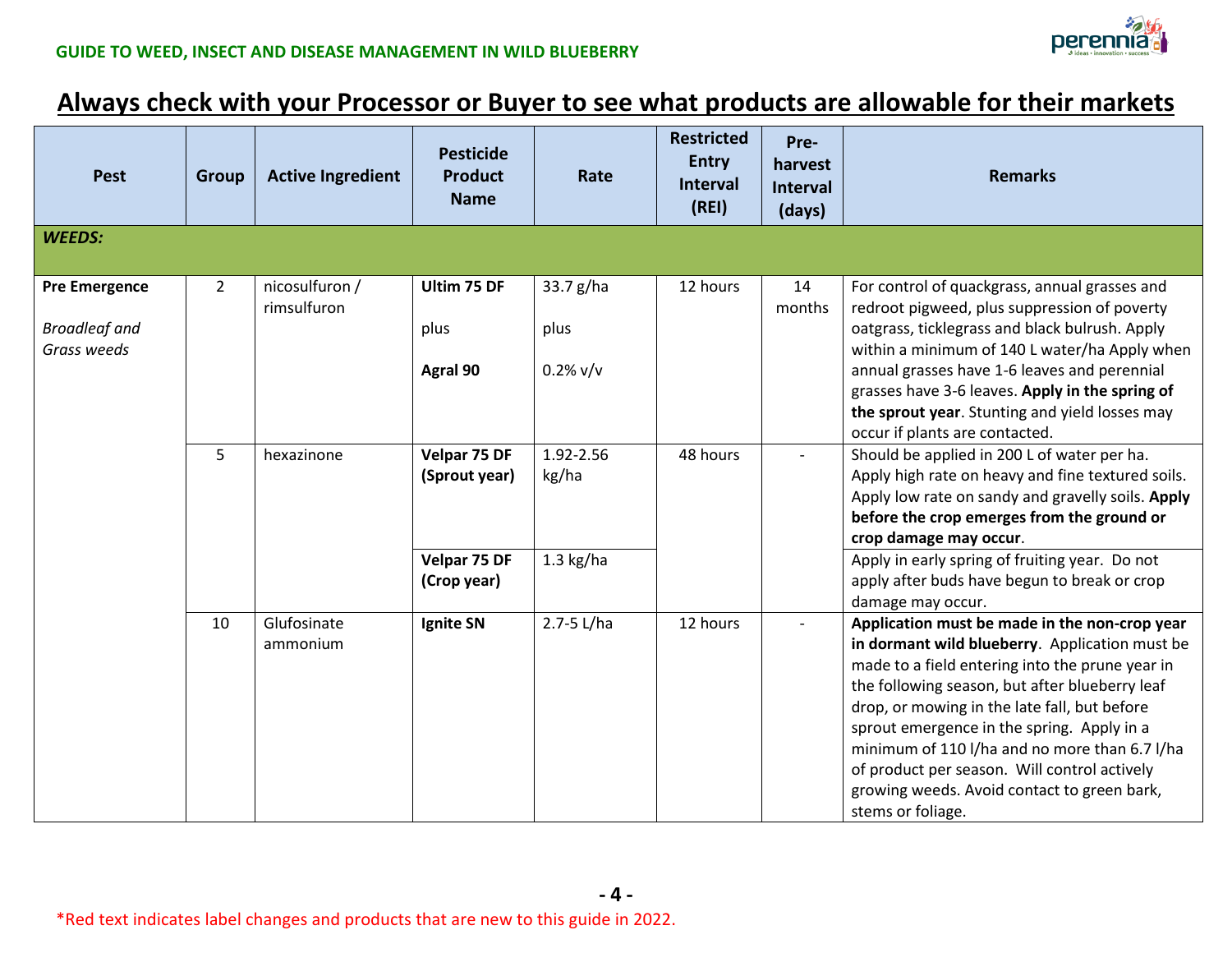perennia<sub>d</sub>



| <b>Pest</b>                                                            | Group | <b>Active Ingredient</b> | <b>Pesticide</b><br><b>Product</b><br><b>Name</b> | Rate                                                                      | <b>Restricted</b><br><b>Entry</b><br><b>Interval</b><br>(REI) | Pre-<br>harvest<br><b>Interval</b><br>(days) | <b>Remarks</b>                                                                                                                                                                                                                                                                                                                                                                                                                                         |
|------------------------------------------------------------------------|-------|--------------------------|---------------------------------------------------|---------------------------------------------------------------------------|---------------------------------------------------------------|----------------------------------------------|--------------------------------------------------------------------------------------------------------------------------------------------------------------------------------------------------------------------------------------------------------------------------------------------------------------------------------------------------------------------------------------------------------------------------------------------------------|
| <b>Pre Emergence</b><br><b>Broadleaf and</b><br>Grass weeds<br>(cont.) | 14    | Sulfentrazone            | <b>Authority 480</b>                              | 219-292 ml/ha                                                             | 12 hours                                                      | $\overline{3}$                               | Needs to be applied when plants are dormant<br>and prior to emergence of weeds. Apply in a<br>minimum spray volume of 100L/ha. Use spray<br>booms only. For broadcast applications a single<br>application of Authority can be made every other<br>year.                                                                                                                                                                                               |
|                                                                        | 20    | dichlobenil              | <b>Casoron G-4</b>                                | 110-175 kg/ha                                                             | 12 hours                                                      | 100                                          | To be used in the late winter or Fall when plants<br>are dormant. Use the high rate (175 kg/ha) in the<br>first year of use or to control grasses and tough<br>perennial weeds. The low rate (110 kg/ha) can<br>be used the following year for annual weed<br>control.                                                                                                                                                                                 |
|                                                                        | 29    | indaziflam               | <b>Alion</b>                                      | 375 mL/ha                                                                 | 12 hours                                                      | 90                                           | Alion on its own will not control weeds that have<br>emerged at the time of application. Alion may<br>have effects on some weed seeds but we do not<br>have research data to guide this practice. Make<br>the application when the crop is dormant.<br>Growers must test Alion tolerance to a small<br>area one year prior to adoption of Alion in their<br>spray program.                                                                             |
| <b>Broadleaf weeds</b><br>and<br>Suppression of<br><b>Moss</b>         | 14    | flumioxazin              | <b>Chateau WDG</b>                                | 140-210 g/ha<br>(labeled<br>broadleaf<br>weeds)<br>280-420 g/ha<br>(moss) | 12 hours                                                      |                                              | Only apply Chateau as a dormant post-harvest<br>application (fall). Unacceptable crop injury and<br>yield loss may occur if product comes into<br>contact with non-dormant structures. Make sure<br>spray tank is cleaned according to label<br>recommendations before applying a foliar<br>pesticide. Do not make more than two<br>applications in a growing season. Use low rate<br>in coarse textured soils, high rate in medium<br>textured soils. |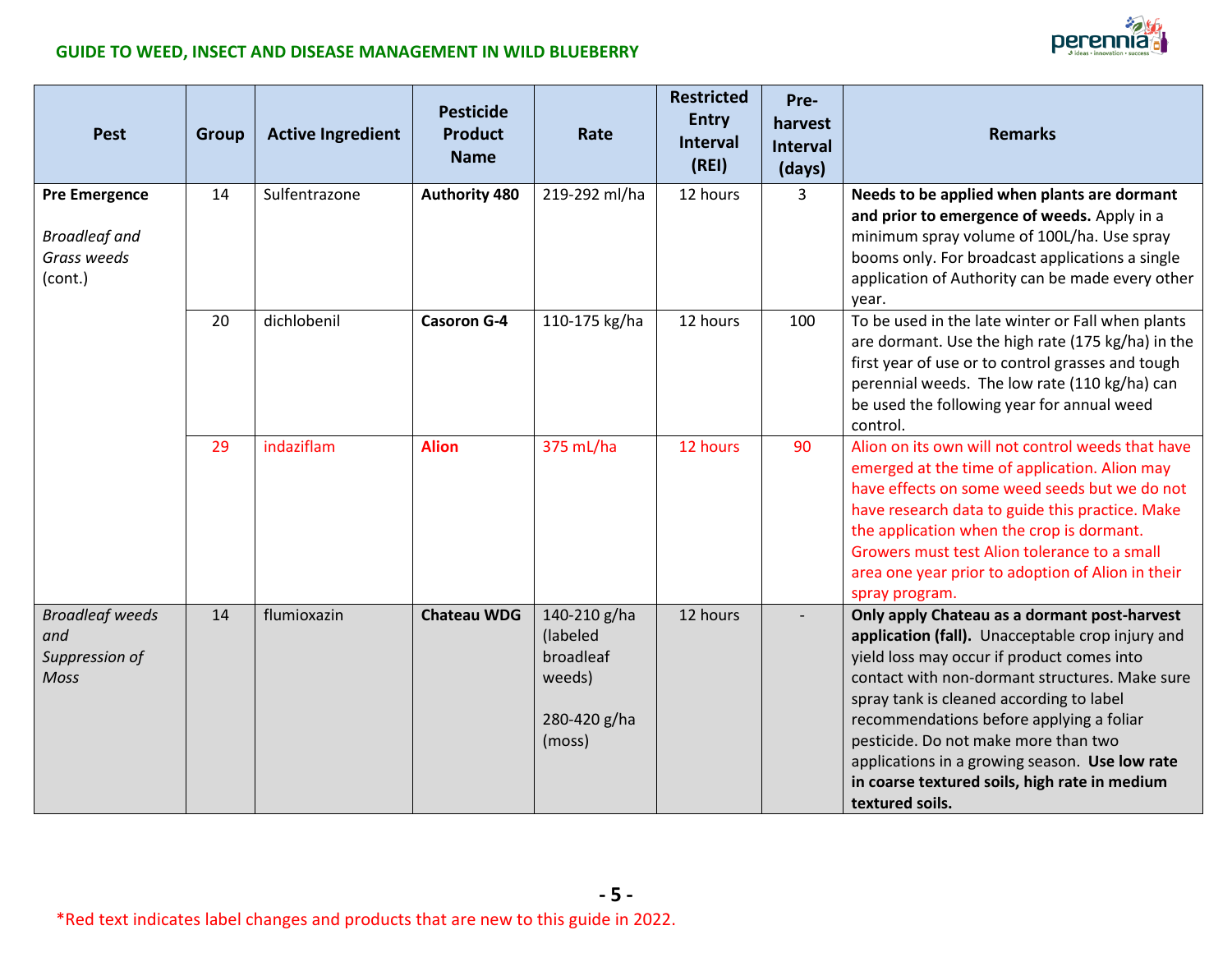

| <b>Pest</b>                                   | Group        | <b>Active Ingredient</b> | <b>Pesticide</b><br><b>Product</b><br><b>Name</b> | Rate          | <b>Restricted</b><br><b>Entry</b><br><b>Interval</b><br>(REI) | Pre-<br>harvest<br><b>Interval</b><br>(days) | <b>Remarks</b>                                                                                                                                                                                                                                                                                                                                                                                                                                       |
|-----------------------------------------------|--------------|--------------------------|---------------------------------------------------|---------------|---------------------------------------------------------------|----------------------------------------------|------------------------------------------------------------------------------------------------------------------------------------------------------------------------------------------------------------------------------------------------------------------------------------------------------------------------------------------------------------------------------------------------------------------------------------------------------|
| <b>Pre Emergence</b><br><b>Mainly Grasses</b> | 3            | propyzamide              | <b>Kerb SC</b>                                    | 4.1-5.6 L/ha  | 24 hours                                                      |                                              | Apply in late fall of the crop or sprout year when<br>plants are dormant. Controls mainly grasses<br>(Fescue) and a few broadleaf weeds including<br>sheep sorrel. This product is temperature and<br>moisture dependent, and needs to be applied<br>before the ground is frozen, but when daytime<br>air temps are low. (Nov.) Apply in 300-500 L of<br>water/ha. Do not apply Kerb to the above crops<br>until all the fruits have been harvested. |
|                                               | 5            | simazine                 | Princep-Nine-                                     | 1.5-2.0 kg/ha | 12 hours                                                      | 60                                           | Apply in 300 L/ha. Apply in late fall to early<br>spring when blueberries are dormant. Controls a<br>few grasses and some broadleaf weeds.<br>Maximum one application per year. Use low<br>rate on course textured soil.                                                                                                                                                                                                                             |
|                                               |              | terbacil                 | <b>Sinbar WDG</b>                                 | 1.5-2.5 kg/ha | 12 hours                                                      |                                              | This product controls mainly grasses and a few<br>broadleaf species. Use only on established<br>plantings (1 year). This product needs to be<br>applied in 200 L of water /ha and before the<br>blueberry plant emerges. Maximum one<br>application per year.                                                                                                                                                                                        |
| <b>Post Emergence</b><br><b>Grasses</b>       | $\mathbf{1}$ | fluazifop-p-butyl        | <b>Venture L</b>                                  | 1.0-2.0 L/ha  | 12 hours                                                      | 60                                           | Can be applied in the cropping or sprouting<br>years. Apply post emergently on actively growing<br>grasses. Maximum of 1 application per year.<br>This herbicide will not control fescue grasses.<br>Although the low rate will control some species<br>it is recommended to use the high rate in most<br>cases.                                                                                                                                     |

**- 6 -**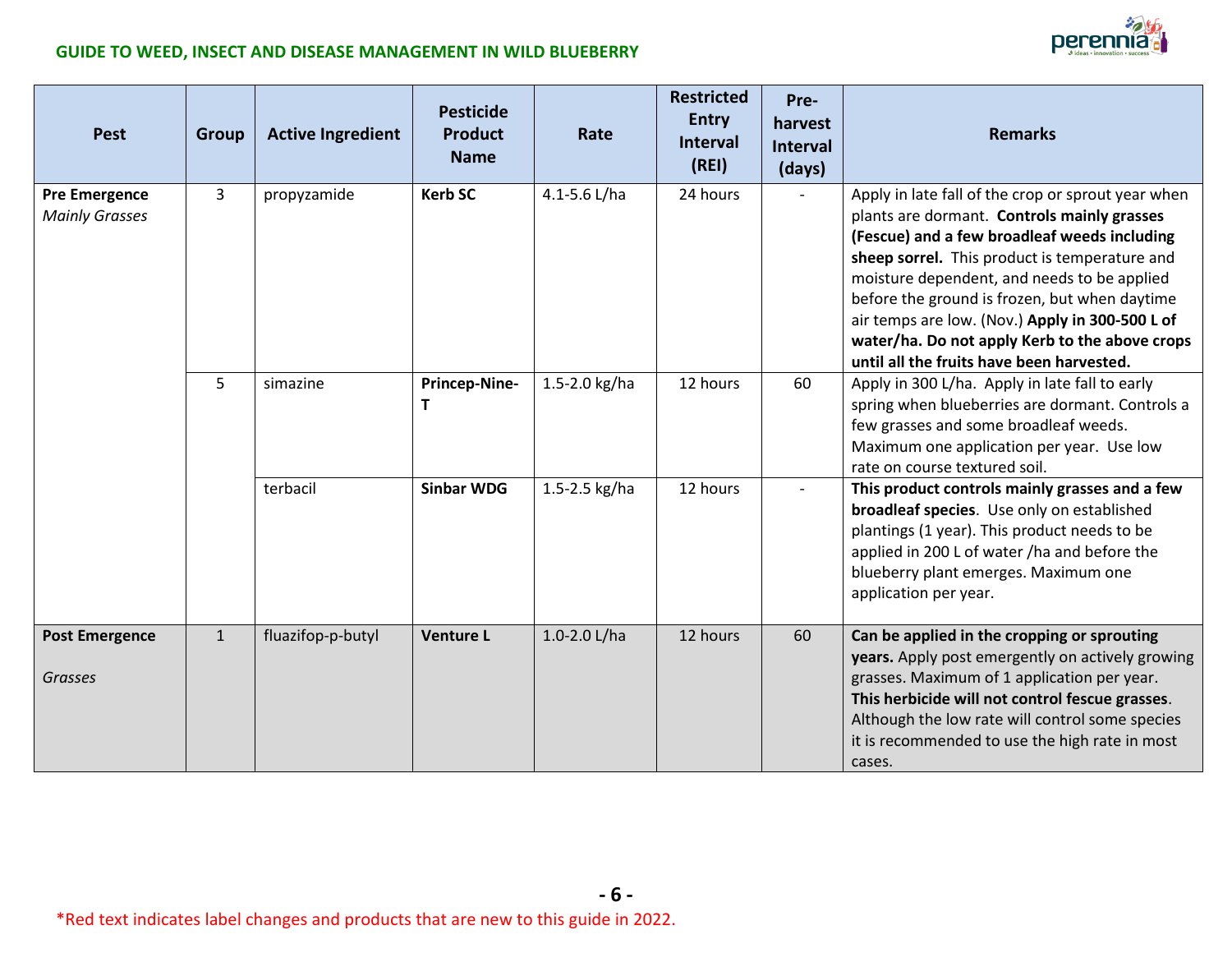

| <b>Pest</b>                                        | <b>Group</b> | <b>Active Ingredient</b> | <b>Pesticide</b><br><b>Product</b><br><b>Name</b>               | Rate                                                  | <b>Restricted</b><br><b>Entry</b><br>Interval<br>(REI) | Pre-<br>harvest<br><b>Interval</b><br>(days) | <b>Remarks</b>                                                                                                                                                                                                                                                                                                                                                                                                                                                               |
|----------------------------------------------------|--------------|--------------------------|-----------------------------------------------------------------|-------------------------------------------------------|--------------------------------------------------------|----------------------------------------------|------------------------------------------------------------------------------------------------------------------------------------------------------------------------------------------------------------------------------------------------------------------------------------------------------------------------------------------------------------------------------------------------------------------------------------------------------------------------------|
| <b>Post Emergence</b><br><b>Grasses</b><br>(cont.) | $\mathbf{1}$ | sethoxydim               | <b>Poast Ultra</b><br>plus<br><b>Assist or</b><br><b>Merge</b>  | $1.1$ L/ha<br>plus<br>0.5-2.0 L/ha or<br>0.5-2.0 L/ha | 12 hours                                               | 15                                           | Can be applied in the cropping or sprouting<br>years. Apply post emergently on actively growing<br>grasses, most effective when grass is at the 2 to<br>5 leaf stage. Maximum of 1 application per year.<br>Ideal for the control of late emerging grasses<br>(Witchgrass) due to the short PHI.                                                                                                                                                                             |
|                                                    | $2^{\circ}$  | foramsulfuron            | Option 2.25<br><b>OD</b><br>plus<br><b>28% UAN</b>              | 1.56 L/ha<br>plus<br>2.5 L/ha                         | Wait for<br>residues to<br>dry                         | Sprout<br>year only                          | For suppression of Fine-leaf sheep fescue,<br>sheep fescue, red fescue and tall fescue. Apply<br>at the 1-6 leaf stage in a minimum of 150 L/ha of<br>water. Use only once per year. Read label for<br>specific application instructions.                                                                                                                                                                                                                                    |
|                                                    |              | tribenuron-methyl        | Spartan<br>plus<br>Agral 90                                     | $0.04$ kg/ha<br>plus<br>200 ml/100 L<br>of water      | 12 hours                                               |                                              | To control Bunchberry and sheep sorrel. Apply<br>in 150-250 L of water/ha.<br>-Applied in early spring of sprout year when<br>bunchberry leaves emerge. Applications after<br>blueberry emergence will cause stunting.<br>-Also applied soon after harvest (within 1-4<br>weeks) in the cropping year.<br>To control yellow loosestrife, speckled alder,<br>wild rose and bracken fern mix 0.25 g per liter of<br>water and apply as a spot treatment in the mid-<br>summer. |
| <b>Broadleaf weeds</b>                             | 27           | mesotrione               | <b>Callisto 480 SC</b><br>/ Mester 480<br><b>SC</b><br>Agral 90 | 0.3 L/ha<br>plus<br>200 ml/100 L<br>of water          | 12 hours                                               | 60                                           | Make only one application per year. Apply<br>either pre-emergent or post emergent to weeds.<br>Apply in 100-200 L of water/ha. Apply up to the<br>8 leaf stage of weeds and pre-bloom to crop.                                                                                                                                                                                                                                                                               |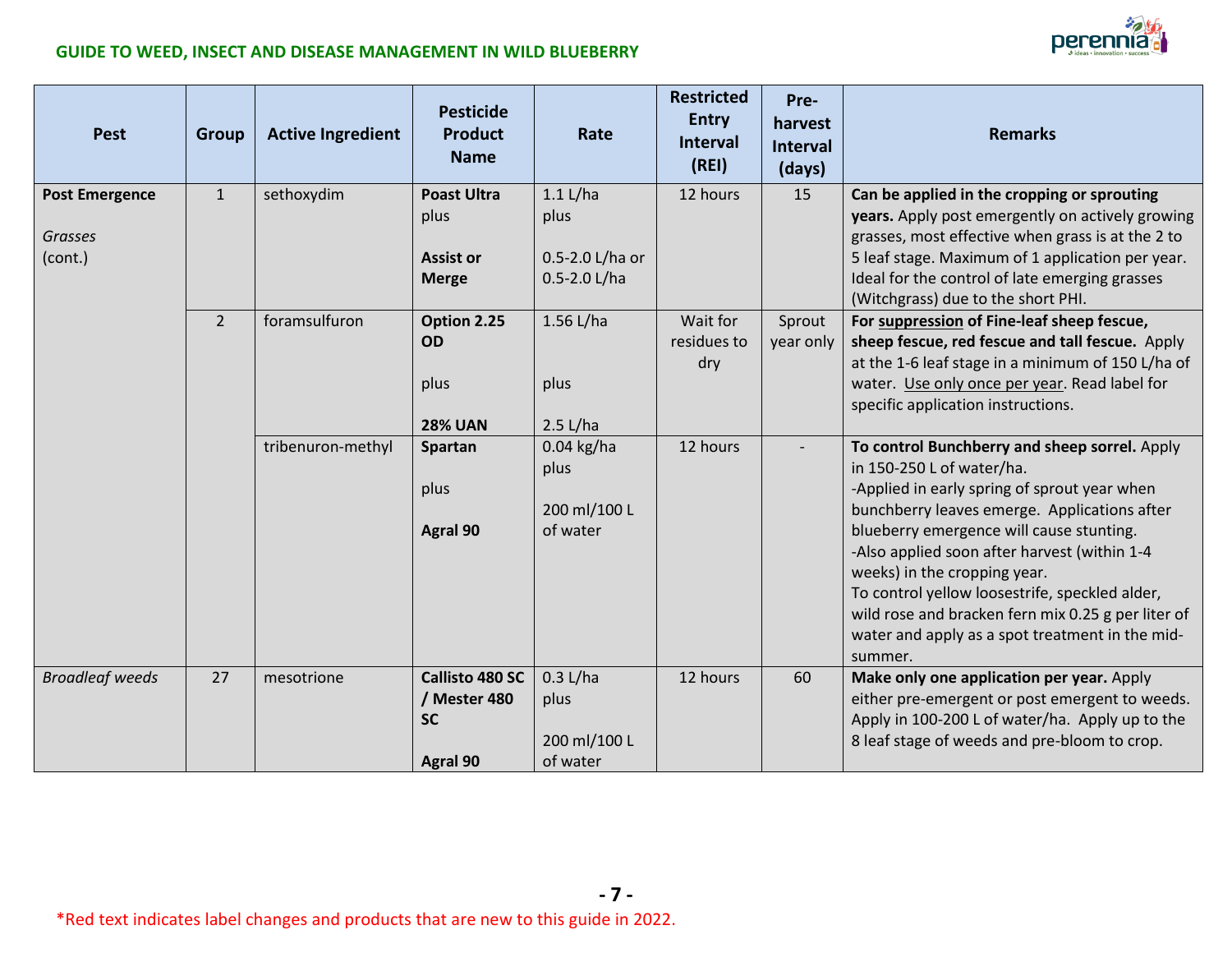| <b>Pest</b>                          | <b>Group</b>   | <b>Active Ingredient</b>      | <b>Pesticide</b><br><b>Product</b><br><b>Name</b> | Rate                      | <b>Restricted</b><br><b>Entry</b><br><b>Interval</b><br>(REI) | Pre-<br>harvest<br><b>Interval</b><br>(days) | <b>Remarks</b>                                                                                   |
|--------------------------------------|----------------|-------------------------------|---------------------------------------------------|---------------------------|---------------------------------------------------------------|----------------------------------------------|--------------------------------------------------------------------------------------------------|
| <b>Selective</b><br><b>Herbicide</b> | $\overline{2}$ | nicosulfuron /<br>rimsulfuron | Ultim 75 DF                                       | 4.2 g/100 L of<br>water   | 12 hours                                                      | 14<br>months                                 | Apply in early summer of sprout year (June-<br>early July). Avoid spraying large areas as some   |
| <b>Treatments</b>                    |                |                               | plus                                              | plus                      |                                                               |                                              | stunting will occur. This product is currently                                                   |
| Broadleaf weeds-                     |                |                               |                                                   | 200 ml/100 L              |                                                               |                                              | registered for spot treatments of black bulrush.                                                 |
| Spot treatments                      |                |                               | Agral 90                                          | of water                  |                                                               |                                              |                                                                                                  |
|                                      |                | tribenuron-methyl             | Spartan 75 DF                                     | 2.5g in 10 L of<br>water  | 12 hours                                                      |                                              | Apply as spot treatments in summer and early<br>fall of sprout year. Will control bunchberry,    |
|                                      |                |                               | plus                                              | plus                      |                                                               |                                              | yellow loosestrife, bracken fern, wild rose and<br>others. Some stunting will occur to blueberry |
|                                      |                |                               | Agral 90                                          | 20 ml/10 L of             |                                                               |                                              | plants that were contacted with Spartan.                                                         |
|                                      | 4              | clopyralid                    | Lontrel 360 EC                                    | water<br>Backpack: 42     | 12 hours                                                      | 10                                           | Apply in June of sprout year. Later applications                                                 |
|                                      |                |                               |                                                   | ml in 200                 |                                                               | months                                       | may cause damage. Do not treat whole fields                                                      |
|                                      |                |                               |                                                   | $L/1000m^2$               |                                                               |                                              | with this product as it is registered for spot and                                               |
|                                      |                |                               |                                                   | <b>Small</b>              |                                                               |                                              | small section applications. For small sections                                                   |
|                                      |                |                               |                                                   | Sections: 420             |                                                               |                                              | apply in a spray volume of 200 L/ha. Will control                                                |
|                                      |                |                               |                                                   | ml/ha                     |                                                               | 10                                           | Vetch spp.                                                                                       |
|                                      |                | Clopyralid                    | <b>Pyralid</b>                                    | Backpack: 50<br>ml in 200 | 12 hours                                                      | months                                       | For spot application only. Apply in June of sprout<br>year. Later applications may cause damage. |
|                                      |                |                               |                                                   | $L/1000m^2$               |                                                               |                                              | Make one application per year. Will control                                                      |
|                                      |                |                               |                                                   | <b>Boom sprayer:</b>      |                                                               |                                              | Vetch spp.                                                                                       |
|                                      |                |                               |                                                   | 504 ml/ha                 |                                                               |                                              | For boom application apply in 150-200 L/ha.                                                      |
| <b>Broadleaf weeds</b>               | $\overline{2}$ | flazasulfuron                 | <b>Chikara 25WG</b>                               | 150-200 g/ha              | 12 hours                                                      | 75                                           | Make a single application in the fall of the                                                     |
| and grasses                          |                |                               |                                                   |                           |                                                               |                                              | bearing year to dormant, renovated/pruned                                                        |
|                                      |                |                               |                                                   |                           |                                                               |                                              | fields. Or, make a single application in the spring                                              |
|                                      |                |                               |                                                   |                           |                                                               |                                              | of the vegetative non-bearing year to dormant                                                    |
|                                      |                |                               |                                                   |                           |                                                               |                                              | fields, prior to the vegetative re-growth. Do not                                                |
|                                      |                |                               |                                                   |                           |                                                               |                                              | make more than 1 application per year.                                                           |

**- 8 -**

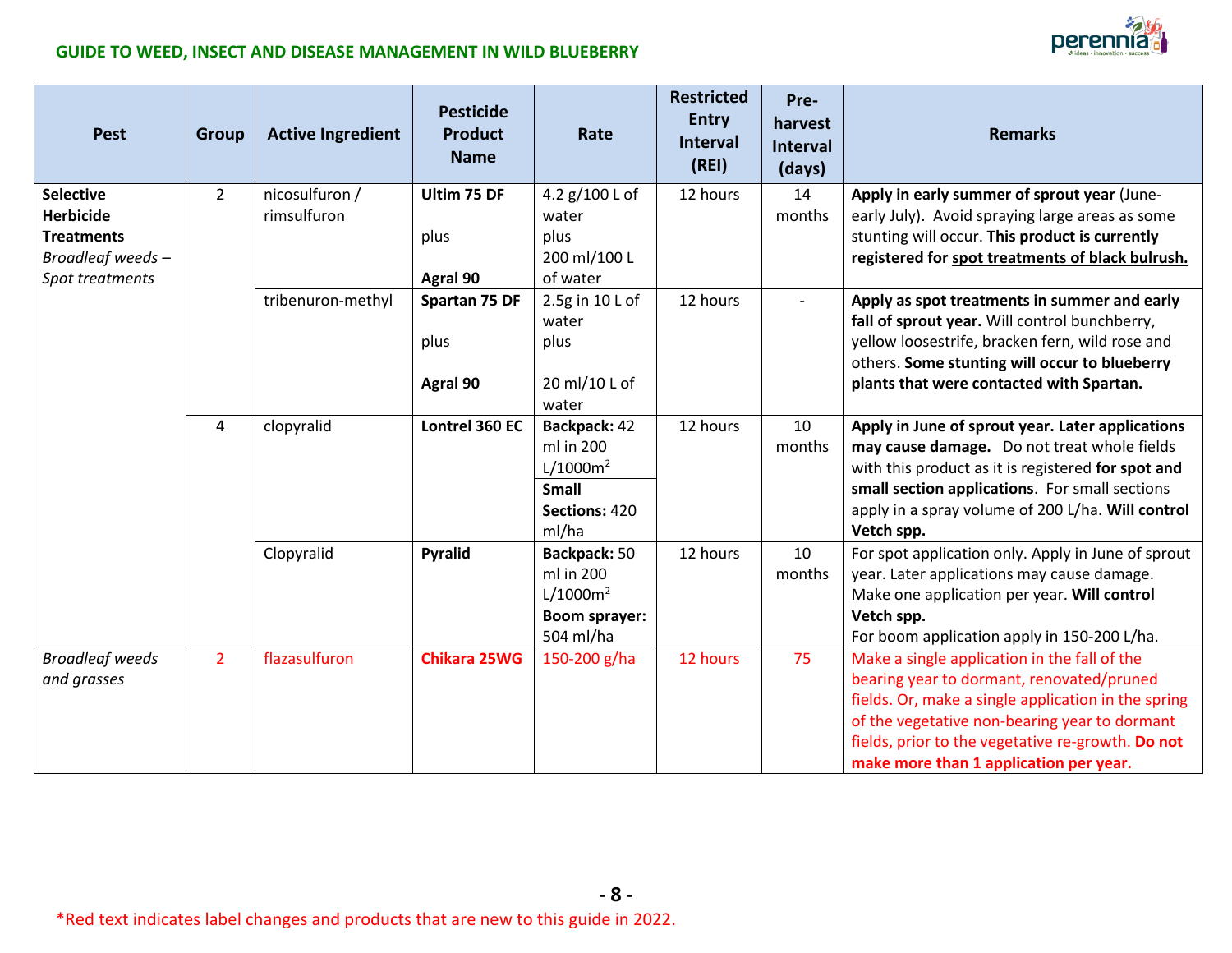| <b>Pest</b>                                                                                   | <b>Group</b>   | <b>Active Ingredient</b> | <b>Pesticide</b><br><b>Product</b><br><b>Name</b> | Rate                                                                                                                              | <b>Restricted</b><br><b>Entry</b><br><b>Interval</b><br>(REI) | Pre-<br>harvest<br><b>Interval</b><br>(days) | <b>Remarks</b>                                                                                                                                                                                                                                                                                                                                                                                                                                                                                                                    |
|-----------------------------------------------------------------------------------------------|----------------|--------------------------|---------------------------------------------------|-----------------------------------------------------------------------------------------------------------------------------------|---------------------------------------------------------------|----------------------------------------------|-----------------------------------------------------------------------------------------------------------------------------------------------------------------------------------------------------------------------------------------------------------------------------------------------------------------------------------------------------------------------------------------------------------------------------------------------------------------------------------------------------------------------------------|
| <b>Non-Selective</b><br><b>Herbicide</b><br><b>Treatments</b><br>Spot and wiper<br>treatments | $\overline{4}$ | dicamba                  | <b>Banvel</b>                                     | 4.6 -7.1 L/ha<br>(fern, sweet<br>lambkill)<br>2.3 L/ha<br>(additional<br>broadleaf<br>control0+<br>5.7 L (600 g/L<br>formulation) | 12 hours                                                      |                                              | Mainly used for site preparation. Do not spray<br>blueberry foliage as it will kill the blueberry<br>plant. Apply in 550 L of water per hectare. Apply<br>in the fall while the sweet-fern is still moderately<br>green after 90% of the blueberries have dropped<br>their leaves.<br>Use low rate with tank mix for additional<br>broadleaf control.                                                                                                                                                                             |
|                                                                                               |                | triclopyr                | <b>Garlon XRT</b>                                 | See remarks                                                                                                                       | 12 hours                                                      |                                              | Can be applied at any time of year and should<br>only be used in developing fields. Do not spray<br>or touch blueberry foliage as it will kill the<br>blueberry plant. Make one application per year.<br>Apply as a directed ground spray.<br>Woody plant control: mix 2.5 to 5 L of product in<br>a minimum of 200 L of water per hectare;<br>Braodleaved weed control: mix 0.6 to 2.5 L of<br>product in a minimum of 200 L of water per<br>hectare to ensure uniform coverage.<br>Read product label for detailed information. |
|                                                                                               |                | $2,4-D$                  | Various<br>products                               | Consult labels                                                                                                                    | 12 hours                                                      |                                              | Use in developing fields, in sprouting year, or in<br>the fall after harvest. Do not spray or touch<br>blueberry foliage.                                                                                                                                                                                                                                                                                                                                                                                                         |
|                                                                                               | 9              | glyphosate               | Various<br>products                               | Consult<br>labels                                                                                                                 | 12 hours                                                      |                                              | To be used in developing fields, in sprouting<br>year, or in the fall after harvest. Do not spray or<br>touch blueberry foliage as it will kill the<br>blueberry plant.                                                                                                                                                                                                                                                                                                                                                           |

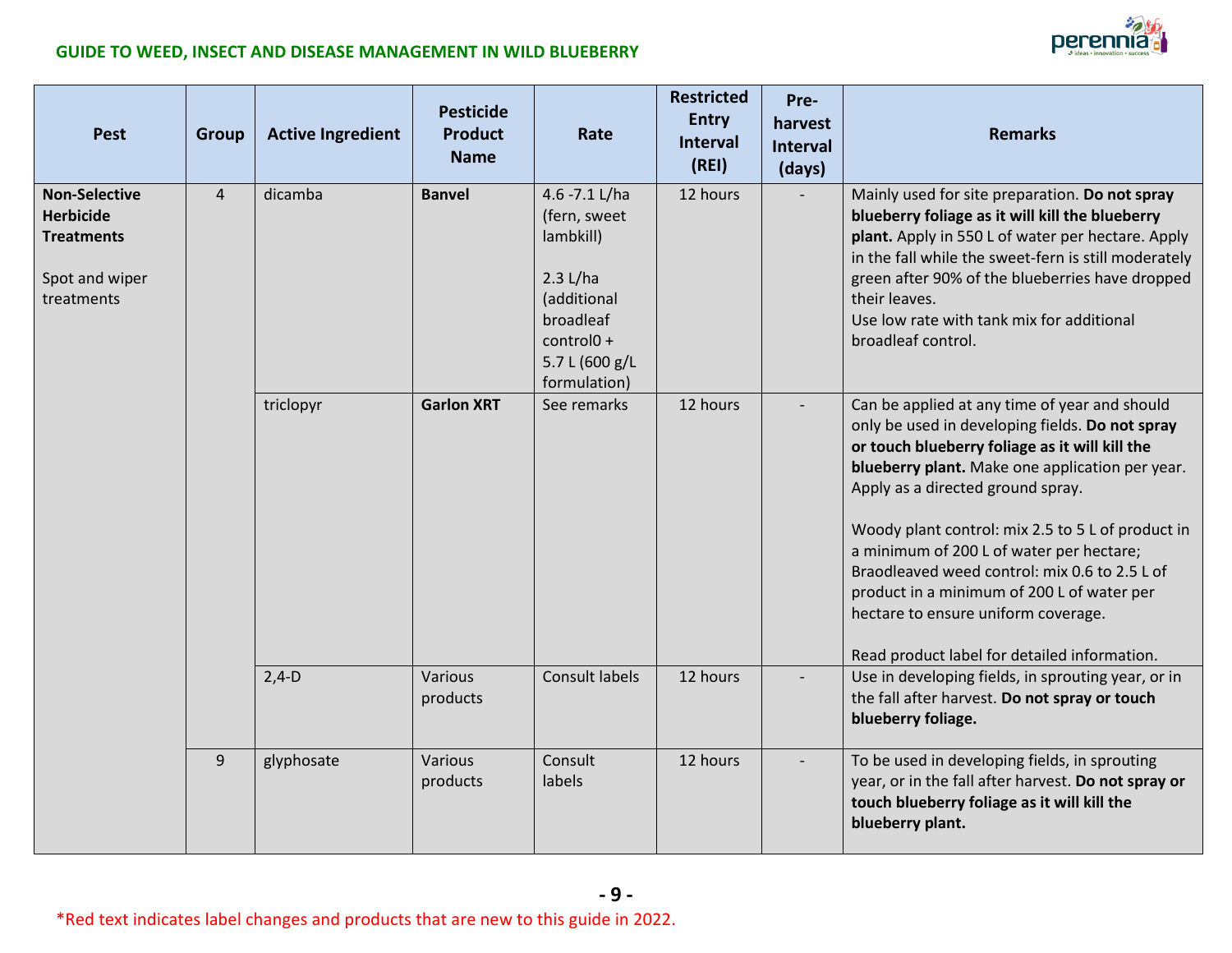

| <b>Pest</b>                                                                          | <b>Group</b> | <b>Active Ingredient</b> | <b>Pesticide</b><br><b>Product</b><br><b>Name</b> | Rate           | <b>Restricted</b><br><b>Entry</b><br>Interval<br>(REI) | Pre-<br>harvest<br><b>Interval</b><br>(days) | <b>Remarks</b>                                                                                                                                                                                                                                                                                                                                                                                                                                                                                                                                                                                                                       |
|--------------------------------------------------------------------------------------|--------------|--------------------------|---------------------------------------------------|----------------|--------------------------------------------------------|----------------------------------------------|--------------------------------------------------------------------------------------------------------------------------------------------------------------------------------------------------------------------------------------------------------------------------------------------------------------------------------------------------------------------------------------------------------------------------------------------------------------------------------------------------------------------------------------------------------------------------------------------------------------------------------------|
| <b>Non-Selective</b><br><b>Herbicide</b><br><b>Treatments</b><br>Late fall broadcast | 4            | dicamba                  | Banvel II /<br>Oracle                             | 4.6-7.1 $L/ha$ | 12 hours                                               | $\blacksquare$                               | For control of sweet fern and Lambkill. Apply in<br>550 L/ha of water. Apply in the fall after<br>harvest when sweet fern leaves are still green<br>and 90% of the blueberry leaves have dropped.<br>Fall pruning should be carried out 4-5 weeks<br>after spraying.                                                                                                                                                                                                                                                                                                                                                                 |
|                                                                                      | 9            | Glyphosate               | Roundup<br>Weathermax                             | $1.67$ L/ha    | 12 hours                                               | 550 days                                     | For suppression of Lambkill (Sheep Laurel,<br>Kalmia angustifolia) in newly cleared lowbush<br>blueberry, apply in late fall after 95 % blueberry<br>leaf drop. Apply after one or two heavy, fall<br>frosts have occurred. Lambkill plants should have<br>at least 50 % green leaf colour at the time of<br>application. Do not add adjuvant to the spray<br>mixture. Treat only areas of the field which have<br>lambkill present. Apply before pruning and wait<br>at least 14 days after application to prune. All<br>fields treated with must be pruned post<br>treatment in the fall or the following spring<br>before mid-May |

### **Refer to the "Wild Lowbush Blueberry IPM Weed Management Guide" from NBDAAF**

<https://www2.gnb.ca/content/dam/gnb/Departments/10/pdf/Agriculture/WildBlueberries-BleuetsSauvages/C420-E.pdf>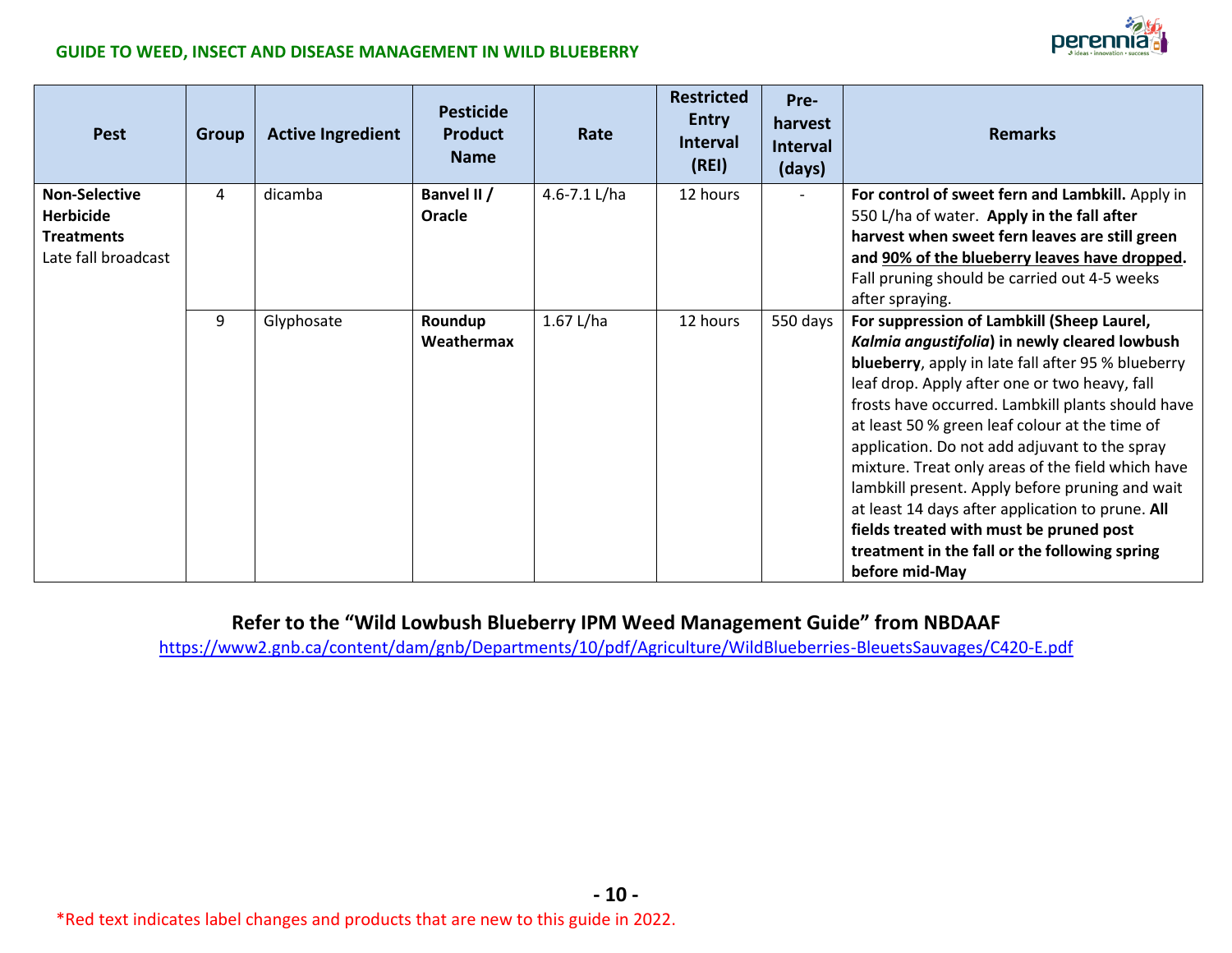

### **Always check with your Processor or Buyer to see what products are allowable for their markets**

| <b>Pest</b>                                      | <b>Group</b>   | <b>Active Ingredient</b> | <b>Pesticide</b><br><b>Product</b><br><b>Name</b> | Rate                   | <b>Restricted</b><br><b>Entry</b><br><b>Interval</b><br>(REI) | Pre-<br>harvest<br><b>Interval</b><br>(days) | <b>Remarks</b>                                                                                                                                                                                                                               |
|--------------------------------------------------|----------------|--------------------------|---------------------------------------------------|------------------------|---------------------------------------------------------------|----------------------------------------------|----------------------------------------------------------------------------------------------------------------------------------------------------------------------------------------------------------------------------------------------|
| <b>INSECTS:</b>                                  |                |                          |                                                   |                        |                                                               |                                              |                                                                                                                                                                                                                                              |
| <b>Blueberry leaftier</b><br>(Croesia curvalana) | $\mathbf{3}$   | deltamethrin             | Decis 5 EC<br>Poleci 2.5 EC                       | 150 mL/ha<br>300 ml/ha | 12 hours                                                      | 14                                           | Apply at F1 stage, in 100-200 litres of water per<br>hectare. Do not apply more than three times<br>per year.                                                                                                                                |
| <b>Blueberry</b><br>spanworm<br>(Itame           | 1B             | phosmet                  | <b>Imidan WP</b>                                  | $1.6$ kg/ha            | 3 days                                                        | 15                                           | First application to be made when insects reach<br>damaging levels. Max 2 applications per year,<br>apply in 1000 litres of water/ha.                                                                                                        |
| argillacearia)                                   | $\overline{3}$ | deltamethrin             | Decis 5 EC<br>Poleci 2.5 EC                       | 125 mL/ha<br>300 ml/ha | 12 hours                                                      | 14                                           | For control of Bruce Spanworm. Apply in 100-<br>200 litres of water per hectare. Avoid spraying<br>during flowering. Do not apply more than 3<br>times per year                                                                              |
|                                                  | $\overline{4}$ | acetamiprid              | Assail 70 WP<br>Aceta 70 WP                       | $160$ g/ha             | 12 hours                                                      | $\overline{7}$                               | Suppression only. Apply in a minimum spray<br>volume of 187L/ha. Both crop and sprout years                                                                                                                                                  |
|                                                  | 4, 15          | novaluron<br>acetamiprid | Cormoran                                          | 1400 ml/ha             | 12 <sub>hr</sub>                                              | 8                                            | Apply at 200 L/ha, max three applications per<br>season, do not apply more than once every 10-<br>14 days. Do not apply when temperatures are<br>high or phytotoxic effect may occur.                                                        |
|                                                  | 5 <sup>1</sup> | spinetoram               | <b>Delegate WG</b>                                | 100-200 g/ha           | 12 hours                                                      | $\overline{3}$                               | Suppression only. Apply at egg hatch to small<br>larvae. Use high rate for higher populations<br>and/or larger larvae. Max 3 applications per<br>year, with a minimum re-treatment interval of 6<br>days. Avoid when pollinators are active. |

**- 11 -**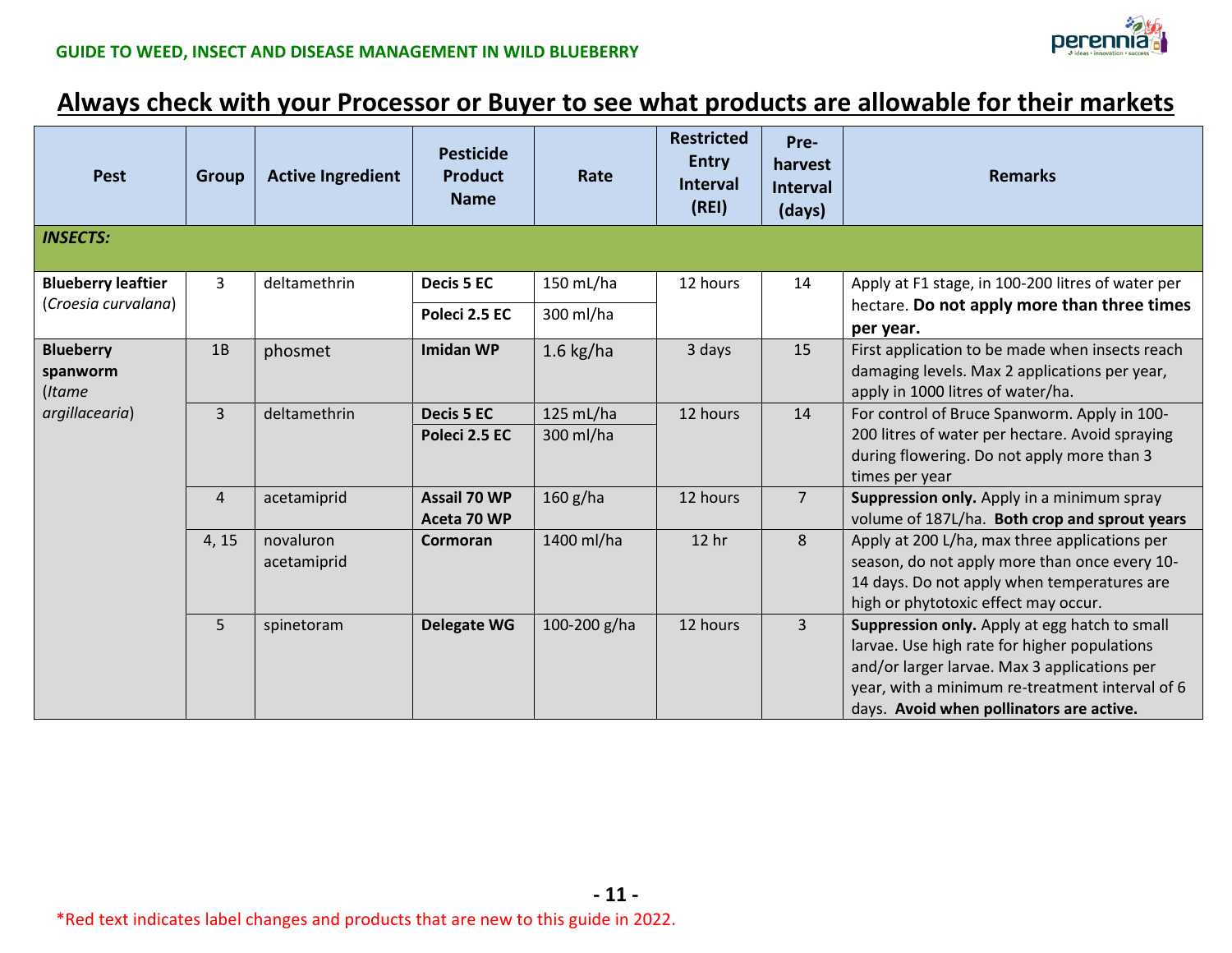

| <b>Pest</b>                                                         | <b>Group</b>   | <b>Active Ingredient</b>         | <b>Pesticide</b><br><b>Product</b><br><b>Name</b> | Rate                         | <b>Restricted</b><br><b>Entry</b><br>Interval<br>(REI) | Pre-<br>harvest<br><b>Interval</b><br>(days) | <b>Remarks</b>                                                                                                                                                                                                            |
|---------------------------------------------------------------------|----------------|----------------------------------|---------------------------------------------------|------------------------------|--------------------------------------------------------|----------------------------------------------|---------------------------------------------------------------------------------------------------------------------------------------------------------------------------------------------------------------------------|
| <b>Blueberry</b><br>spanworm<br>(Itame<br>argillacearia)<br>(cont.) | 5              | spinosad                         | <b>Success</b>                                    | 145-182 ml/ha                | Once<br>product is<br>dry                              | $\overline{3}$                               | Apply at egg hatch to small larvae. Apply in 300-<br>500 litres of water per hectare. Use high rate<br>under high insect pressure or large larvae. Max.<br>3 applications per year. Repeat applications at 7-<br>10 days. |
|                                                                     |                |                                  | Entrust 80 W<br><b>Entrust</b>                    | 80-109 g/ha<br>267-374 ml/ha | 12 hours                                               | $\overline{3}$                               | Also controls oblique banded leafroller, winter<br>moth and cabbage looper.                                                                                                                                               |
|                                                                     | 11             | <b>Bacillus</b><br>thuringiensis | <b>Bioprotec</b><br><b>PLUS</b>                   | $0.9 - 1.8$ L/ha             | $\overline{a}$                                         | $\overline{0}$                               | Apply to larvae at 1st or 2nd instar. Apply in a<br>minimum of 300 L/ha. Maximum 4 applications                                                                                                                           |
|                                                                     |                |                                  | <b>Bioprotec CAF</b>                              | $0.7 - 1.4$ L/ha             | $\mathbf{1}$                                           | $\overline{0}$                               | per year. Controls various leafroller species.                                                                                                                                                                            |
|                                                                     | 18             | methoxyfenozide                  | Intrepid 240F                                     | $0.5$ L/ha                   | 12 hours                                               | $\overline{7}$                               | Apply when feeding damage is detected or when<br>infestations reach thresholds as determined by<br>local monitoring standards. Repeat applications<br>after 7-14 days if required based on monitoring.                    |
|                                                                     |                | tebufenozide                     | Confirm 240 F                                     | $1.0$ L/ha                   | 12 hours                                               | 14                                           | Begin applications when first signs of feeding<br>damage appears or when threshold is reached.                                                                                                                            |
|                                                                     | 28             | chlorantraniliprole              | <b>Altacor</b>                                    | 215-285 g/ha                 | 12 hours                                               | $\mathbf{1}$                                 | Do not make more than 3 applications per<br>season. Do not apply more often that once every<br>7 days. Do not exceed 645g/ha per season.                                                                                  |
| <b>Blueberry flea</b><br>beetle                                     | $\overline{4}$ | acetamiprid                      | Assail 70 WP<br>Aceta 70 WP                       | 160 g/ha                     | 12 hours                                               | $\overline{7}$                               | Apply in a minimum spray volume of 187 L/ha.<br>Both crop and sprout years                                                                                                                                                |
| (Altica sylvia)                                                     | 4, 15          | novaluron<br>acetamiprid         | Cormoran                                          | 1400 ml/ha                   | 12 hr                                                  | 8                                            | Apply at 200 L/ha, max three applications per<br>season, do not apply more than once every 10-<br>14 days. Do not apply when temperatures are<br>high or phytotoxic effect may occur.                                     |
|                                                                     | 5              | spinetoram                       | <b>Delegate WG</b>                                | $200$ g/ha                   | 12 hours                                               | 3                                            | Apply at early larval stages. Maximum of 3<br>applications per year, with a minimum re-<br>treatment interval of 6 days. Avoid when<br>pollinators are active.                                                            |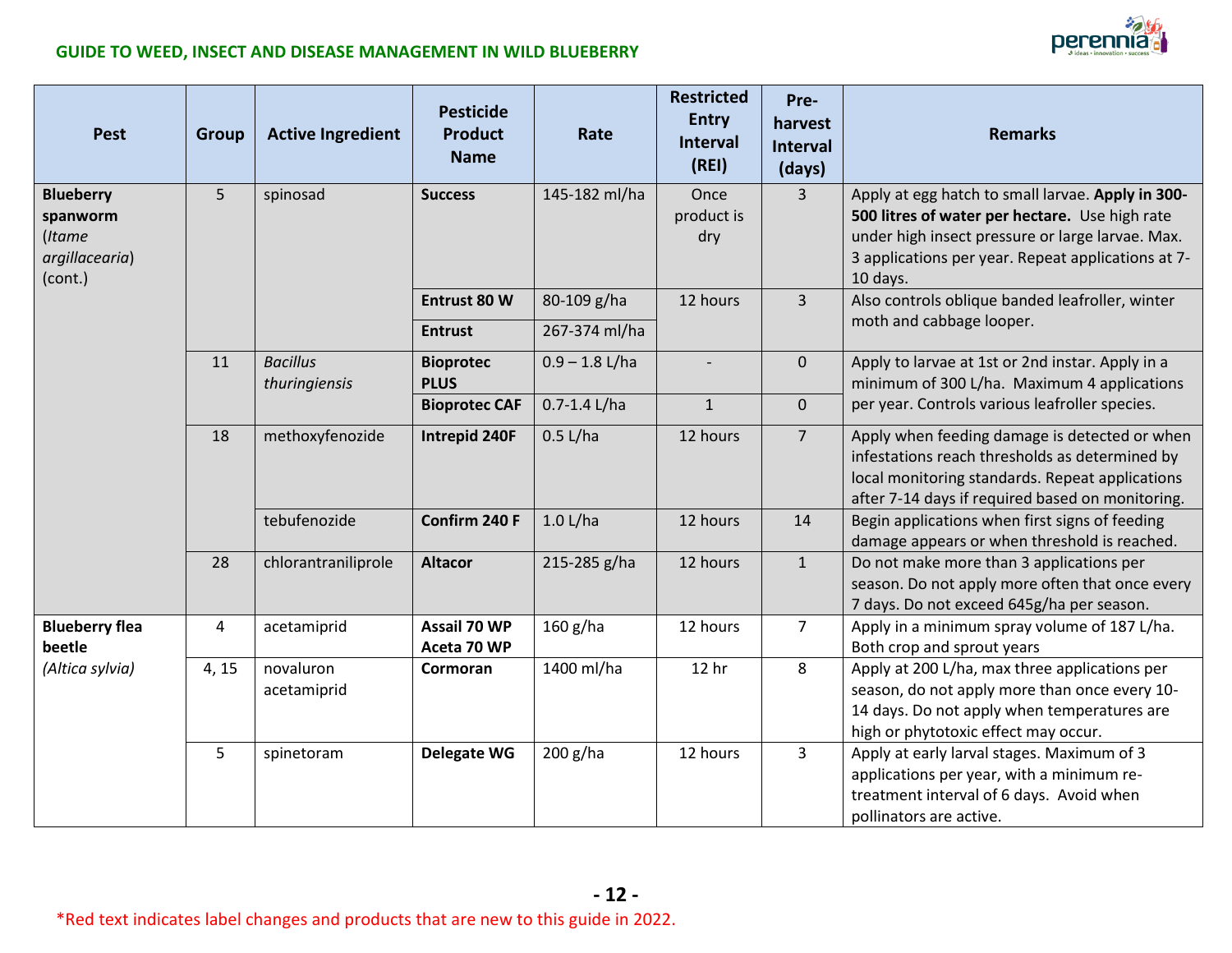| <b>Jerennia</b><br>ideas · innovation · su |
|--------------------------------------------|
|--------------------------------------------|

| <b>Pest</b>                               | <b>Group</b>   | <b>Active Ingredient</b> | <b>Pesticide</b><br><b>Product</b><br><b>Name</b> | Rate                   | <b>Restricted</b><br><b>Entry</b><br><b>Interval</b><br>(RE) | Pre-<br>harvest<br><b>Interval</b><br>(days) | <b>Remarks</b>                                                                                                                                                                                                                                                                   |
|-------------------------------------------|----------------|--------------------------|---------------------------------------------------|------------------------|--------------------------------------------------------------|----------------------------------------------|----------------------------------------------------------------------------------------------------------------------------------------------------------------------------------------------------------------------------------------------------------------------------------|
| <b>Blueberry flea</b>                     | 5              | spinosad                 | <b>Success</b>                                    | 165-220 ml/ha          | Once                                                         | 3                                            | Suppression of Flea Beetle larvae. Apply mid-                                                                                                                                                                                                                                    |
| beetle<br>(Altica sylvia)                 |                |                          | <b>Entrust 80W</b>                                | 100-132 g/ha           | product is<br>dry                                            |                                              | May to early June. Maximum of 3 applications<br>per season. Apply high rate when populations                                                                                                                                                                                     |
| (cont.)                                   |                |                          | <b>Entrust</b>                                    | 334-440 ml/ha          |                                                              |                                              | are high. Best applied to early larval stages.<br>Allow 7-10 day intervals.                                                                                                                                                                                                      |
|                                           | 28             | Cyantraniliprole         | <b>Exirel</b>                                     | 500-1000<br>ml/ha      | 12 hours                                                     | $\overline{3}$                               | Begin applications when treatment thresholds<br>have been reached. Thorough coverage is<br>essential for optimum control.                                                                                                                                                        |
| <b>Blueberry fruit fly</b><br>(Rhagoletis | 1A             | carbaryl                 | <b>Sevin XLR</b>                                  | 4.0 L/ha               | 5-9 days                                                     | $2^{\circ}$                                  | Apply early to late July. Apply in 1200-1500 litres<br>of water per hectare.                                                                                                                                                                                                     |
| mendax)                                   | 1B             | dimethoate               | Cygon 480 EC                                      | 580-825 mL/ha          | 12 hours                                                     | 21                                           | Consult your buyer before using this product to                                                                                                                                                                                                                                  |
|                                           |                |                          | Lagon 480 E                                       | 580-830 mL/ha          |                                                              |                                              | see if it is allowable for their markets. Max 2<br>applications per year. Apply early to late July.                                                                                                                                                                              |
|                                           |                | malathion                | <b>Malathion 85E</b>                              | 550 ml in<br>1000 L/ha | 2 days                                                       | $\mathbf{1}$                                 | Apply early to late July. Max 3 applications                                                                                                                                                                                                                                     |
|                                           |                | phosmet                  | <b>Imidan WP</b>                                  | $1.6$ kg/ha            | 3 days                                                       | 15                                           | Apply early to late July. Maximum 2 applications<br>per year, apply in 1000 litres of water/ha.                                                                                                                                                                                  |
|                                           | $\overline{4}$ | acetamiprid              | Assail 70 WP<br>Aceta 70 WP                       | 136-160 g/ha           | 12 hours                                                     | 7 <sup>1</sup>                               | Apply in a finished spray volume of 187 L/ha (75<br>L/acre). Use high rate under heavy insect<br>pressure or dense vegetation. Apply within 7<br>days of first adult capture. Do not apply more<br>than 4 applications per season. Do not apply<br>more than once every 12 days. |
|                                           | 4D             | flupyradifurone          | <b>Sivanto Prime</b>                              | 750-1000<br>ml/ha      | 12 hours                                                     | 3 <sup>1</sup>                               | Minimum intervals between applications is 7<br>days. Apply in a minimum volume of 100 l/ha                                                                                                                                                                                       |
|                                           | 4, 15          | novaluron<br>acetamiprid | Cormoran                                          | 1200-1400<br>ml/ha     | 12 <sub>hr</sub>                                             | 8                                            | Apply at 200 L/ha, max three applications per<br>season, do not apply more than once every 10-<br>14 days. Do not apply when temperatures are<br>high or phytotoxic effect may occur.                                                                                            |

**- 13 -**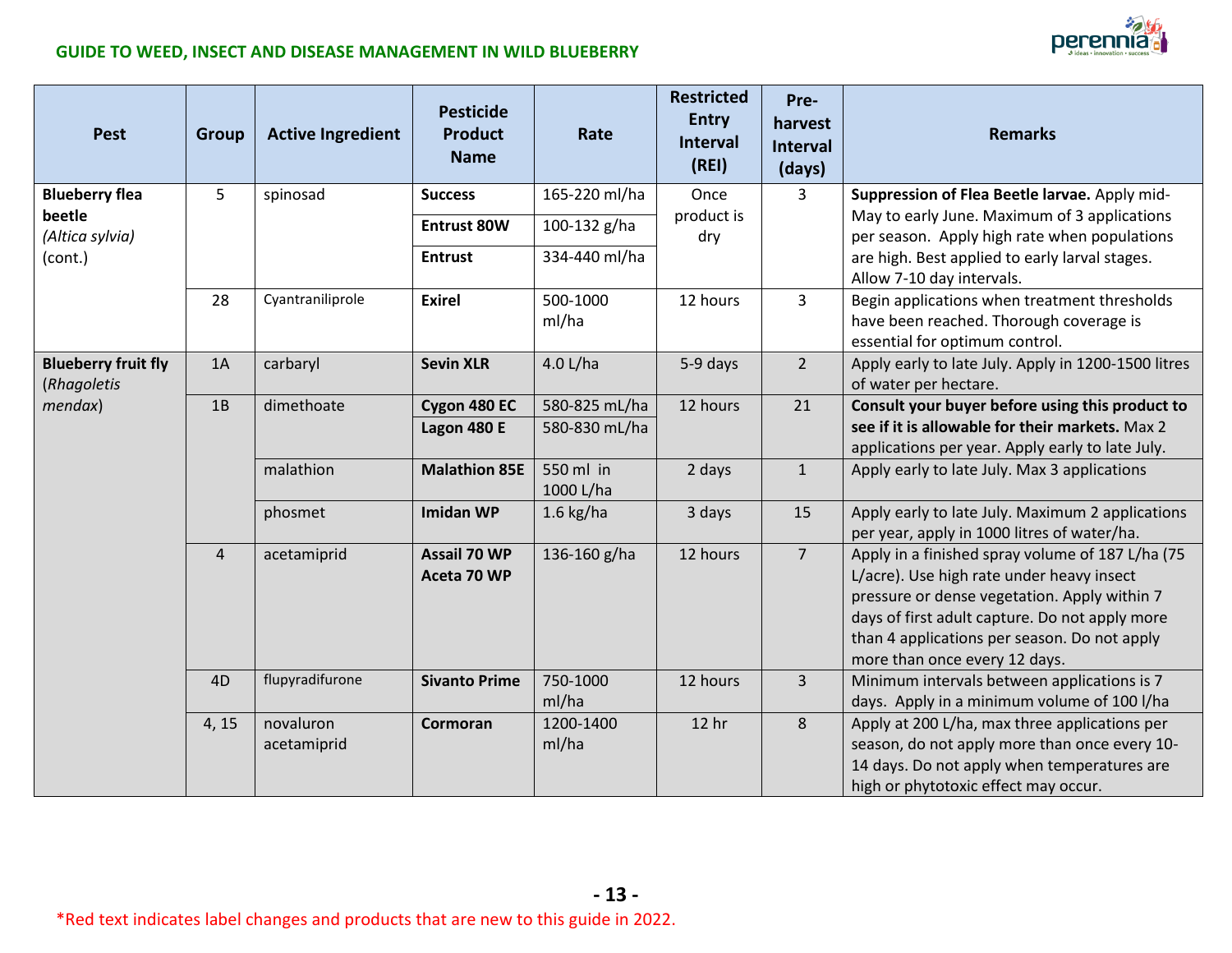

| <b>Pest</b>                                                           | <b>Group</b>   | <b>Active Ingredient</b>                     | <b>Pesticide</b><br>Product<br><b>Name</b>                     | Rate                    | <b>Restricted</b><br><b>Entry</b><br><b>Interval</b><br>(REI) | Pre-<br>harvest<br><b>Interval</b><br>(days) | <b>Remarks</b>                                                                                                                                                                                                                                                                                                                                                                                                                                                                                                                                       |
|-----------------------------------------------------------------------|----------------|----------------------------------------------|----------------------------------------------------------------|-------------------------|---------------------------------------------------------------|----------------------------------------------|------------------------------------------------------------------------------------------------------------------------------------------------------------------------------------------------------------------------------------------------------------------------------------------------------------------------------------------------------------------------------------------------------------------------------------------------------------------------------------------------------------------------------------------------------|
| <b>Blueberry fruit fly</b><br>(Rhagoletis<br>$m$ endax $)$<br>(cont.) | 5              | spinosad                                     | <b>GF-120 NF</b><br><b>Naturalyte</b><br><b>Fruit Fly Bait</b> | $1.0 - 1.5$ L           | Once<br>product is<br>dry                                     | $\overline{0}$                               | Apply early to late July. Apply with a large spray<br>droplet size (4-6 mm). Begin applications as<br>soon as traps indicate flies are present. Repeat<br>on 7 day intervals, use a shorter interval during<br>rainy periods. Max 5 applications per season.                                                                                                                                                                                                                                                                                         |
|                                                                       | 23             | spirotetramat                                | Movento 240<br><b>SC</b>                                       | 365-435 ml/ha           | 12 hours                                                      | 7 <sup>1</sup>                               | Apply in 200-3000 L/ha. Allow for 7 days<br>between applications.                                                                                                                                                                                                                                                                                                                                                                                                                                                                                    |
|                                                                       | 28             | cyantraniliprole                             | <b>Exirel</b>                                                  | 1000-1500<br>ml/ha      | 12 hours                                                      | $\overline{3}$                               | Suppression only. Restricted MRLs contact<br>buyer before use. Begin applications when<br>treatment thresholds have been reached.<br>Thorough coverage is essential for optimum<br>control. For blueberry maggot, begin<br>applications when populations are low. If<br>blueberry maggot populations are high, use a<br>registered insecticide with a different of mode of<br>action to reduce the pest populations before<br>applying Exirel™ insecticide. Do not make more<br>than 4 applications per season. Reapplication<br>interval is 5 days. |
| <b>White-marked</b><br>tussock moth<br>(Orgyia<br>leucostigma)        | 11             | <b>Bacillus</b><br>thuringiensis<br>kurstaki | <b>Bioprotec 3P</b>                                            | $2.0$ kg/ha             |                                                               |                                              | Make 2 applications. Apply at peak 2 <sup>nd</sup> instar<br>larval development. Apply second application 2 -<br>5-7 days later.                                                                                                                                                                                                                                                                                                                                                                                                                     |
| <b>Blueberry thrips</b><br>(Frankliniella<br>vaccinii,                | $\mathbf{3}$   | permethrin                                   | Pounce 384 EC                                                  | 180 mL/ha               |                                                               |                                              | Vegetative year only. Make one application<br>between mid-May and early June when plants<br>are 1-2 cm.                                                                                                                                                                                                                                                                                                                                                                                                                                              |
| Catinathrips<br>kainos)                                               | $\overline{4}$ | acetamiprid                                  | <b>Assail 70 WP</b><br>Aceta 70 WP                             | 160 g/ha                | 12 hours                                                      | $\overline{7}$                               | Apply when new shoots are $0.5 - 1.5$ cm tall.<br>Repeat applications may be made at least 12                                                                                                                                                                                                                                                                                                                                                                                                                                                        |
|                                                                       | 1B             | malathion                                    | <b>Malathion 85E</b>                                           | 1000 ml in<br>1000 L/ha | 2 days                                                        | $\mathbf{1}$                                 | days later if required. Apply in a minimum spray<br>volume of 187 L/ha.                                                                                                                                                                                                                                                                                                                                                                                                                                                                              |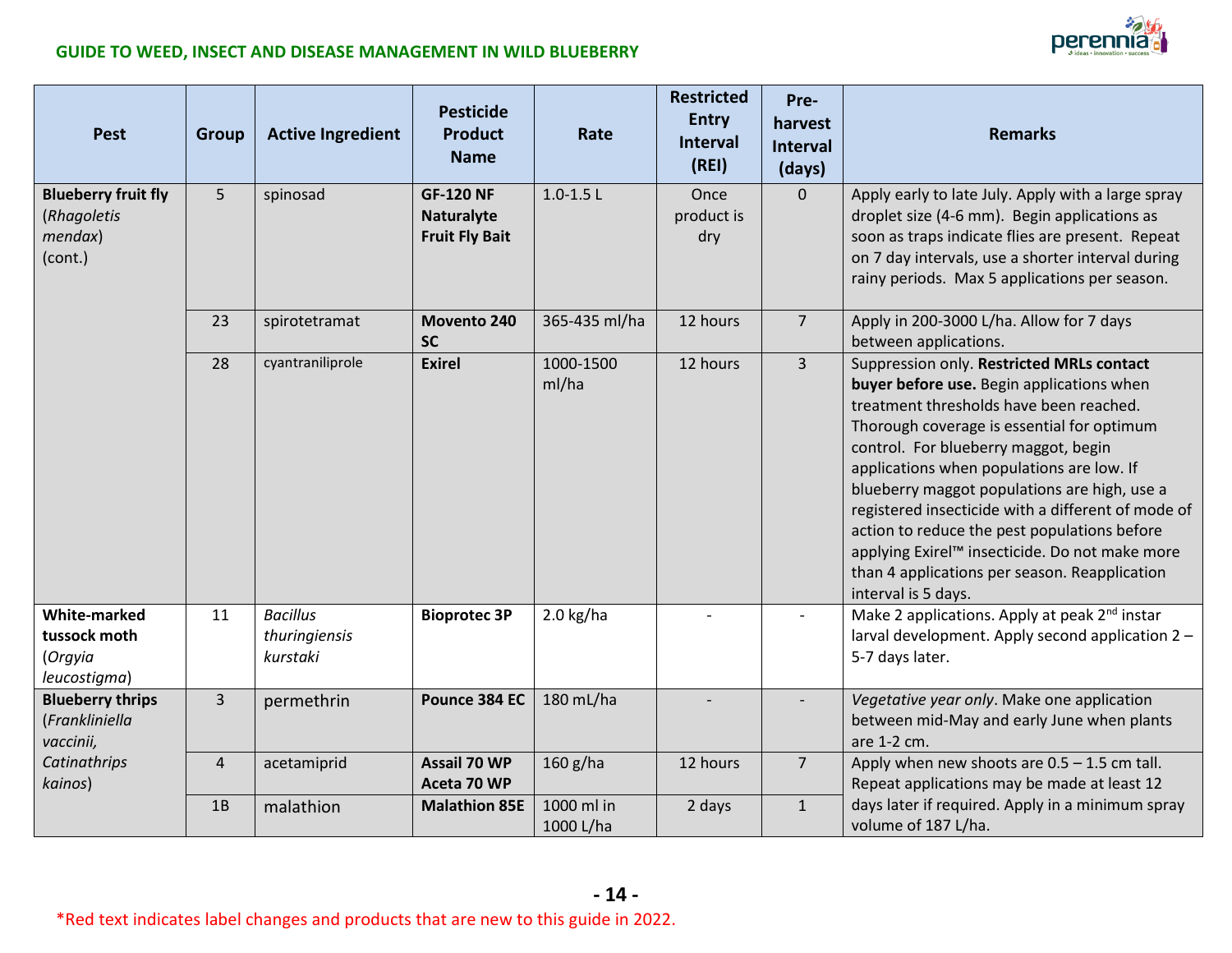

| <b>Pest</b>                                                                                  | Group          | <b>Active Ingredient</b> | <b>Pesticide</b><br>Product<br><b>Name</b> | Rate               | <b>Restricted</b><br><b>Entry</b><br><b>Interval</b><br>(REI) | Pre-<br>harvest<br><b>Interval</b><br>(days) | <b>Remarks</b>                                                                                                                                                                                                                     |
|----------------------------------------------------------------------------------------------|----------------|--------------------------|--------------------------------------------|--------------------|---------------------------------------------------------------|----------------------------------------------|------------------------------------------------------------------------------------------------------------------------------------------------------------------------------------------------------------------------------------|
| <b>Blueberry thrips</b><br>(Frankliniella<br>vaccinii,<br>Catinathrips<br>kainos)<br>(cont.) | 4, 15          | novaluron<br>acetamiprid | Cormoran                                   | 1400 ml/ha         | 12 hours                                                      | 8                                            | Apply at 200 L/ha, max three applications per<br>season, do not apply more than once every 10-<br>14 days. Do not apply when temperatures are<br>high or phytotoxic effect may occur.                                              |
| Redstripped<br><b>Fireworm</b>                                                               | 28             | chlorantraniliprole      | <b>Altacor</b>                             | 215-285 g/ha       | 12 hours                                                      | $\mathbf{1}$                                 | Do not make more than 3 applications per<br>season, on 7 day intervals. Max 645g/ha per<br>season.                                                                                                                                 |
| <b>Weevils</b>                                                                               | $\overline{4}$ | thiamethoxam             | <b>Actara 25WG</b>                         | 210-280 g/ha       | 12 hours                                                      | $\overline{3}$                               | Apply before pests reach damaging levels.<br>Maximum two applications per year. This<br>product is highly toxic to bees, do not apply to<br>blooming crops and wait at least 5 days before<br>placing beehives in a treated field. |
|                                                                                              | 28             | cyantraniliprole         | <b>Exirel</b>                              | 1000-1500<br>ml/ha | 12 hours                                                      | $\overline{3}$                               | Restricted MRLs contact buyer before use.<br>Apply when most adults have emerged, but<br>before they start laying eggs.                                                                                                            |
| <b>Brown</b><br>marmorated stink<br>bug                                                      | 1B             | malathion                | <b>Malathion 85E</b>                       | 1000 mL/ha         | 2 days                                                        | $\mathbf{1}$                                 | Apply prior to harvest when treatment<br>thresholds have been reached. Max 3<br>applications.                                                                                                                                      |
|                                                                                              | $\overline{4}$ | thiamethoxam             | Actara 25WG                                | 280 g/ha           | 12 hours                                                      | $\overline{3}$                               | Apply before pests reach damaging levels. Scout<br>fields and treat again if populations rebuild to<br>potentially damaging levels. Application interval:<br>7 days. Max 2 applications.                                           |
| <b>Blueberry Gall</b><br><b>Midge</b>                                                        | 23             | spirotetramat            | Movento 240<br><b>SC</b>                   | 365-435 ml/ha      | 12 hours                                                      | 7 <sup>1</sup>                               | Apply at egg hatch when buds are tightly closed.<br>Apply in 200-3000 L/ha. Allow for 7 days<br>between applications.                                                                                                              |
|                                                                                              | 4, 15          | novaluron<br>acetamiprid | Cormoran                                   | 750 ml/ha          | 12 hours                                                      | 8                                            | Apply at 200 L/ha, max three applications per<br>season, do not apply more than once every 10-<br>14 days. Do not apply when temperatures are<br>high or phytotoxic effect may occur.                                              |

**- 15 -**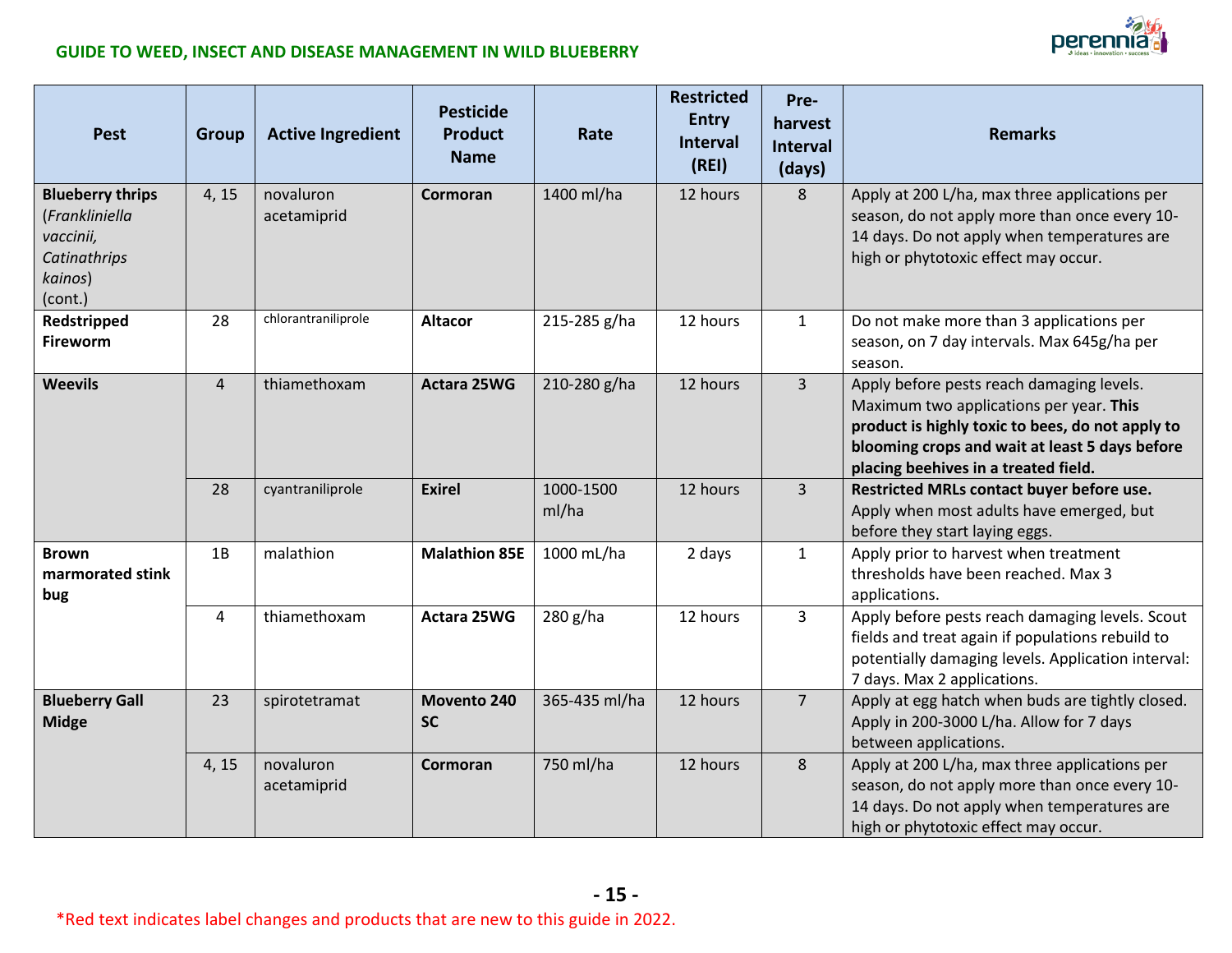| <b>Pest</b>                                      | <b>Group</b> | <b>Active Ingredient</b> | <b>Pesticide</b><br><b>Product</b><br><b>Name</b> | Rate               | <b>Restricted</b><br><b>Entry</b><br><b>Interval</b><br>(REI) | Pre-<br>harvest<br><b>Interval</b><br>(days) | <b>Remarks</b>                                                                                                                                                                                                                                                                                                                                                                                   |
|--------------------------------------------------|--------------|--------------------------|---------------------------------------------------|--------------------|---------------------------------------------------------------|----------------------------------------------|--------------------------------------------------------------------------------------------------------------------------------------------------------------------------------------------------------------------------------------------------------------------------------------------------------------------------------------------------------------------------------------------------|
| <b>Blueberry Gall</b><br><b>Midge</b><br>(cont.) | 28           | cyantraniliprole         | <b>Exirel</b>                                     | 750-1000<br>ml/ha  | 12 hours                                                      | $\overline{3}$                               | Suppression only. Restricted MRLs contact<br>buyer before use. Begin applications when<br>treatment thresholds have been reached.<br>Thorough coverage is essential for optimum<br>control. Do not make more than 4 applications<br>per season. Do not apply more than once every 5<br>days.                                                                                                     |
| <b>Spotted wing</b><br>Drosophila (SWD)          | 1B           | malathion                | <b>Malathion 85E</b>                              | 1000 ml            | 2 days                                                        | $\mathbf{1}$                                 | Use a maximum of 1000 L of water per hectare.<br>Application Interval: 7-10 days for all crops (if<br>applicable). Timing of applications should be<br>based on the presence of adult flies of the pest,<br>as determined by local monitoring.                                                                                                                                                   |
|                                                  |              | phosmet                  | <b>Imidan WP</b>                                  | $1.6$ kg/ha        | 3 days                                                        | 15                                           | A 2 <sup>nd</sup> application may be made when indicated<br>by insect infestations and local or provincial<br>spray programs.                                                                                                                                                                                                                                                                    |
|                                                  | 3            | cypermethrin             | Up-Cyde 2.5<br>EC                                 | 245-285 ml/ha      | 12 hrs                                                        | $\overline{2}$                               | Application based on presence of adult flies. &<br>days between treatments and a maximum of 2<br>treatments. Avoid temperatures are above 27<br>Degrees C.                                                                                                                                                                                                                                       |
|                                                  | 5            | spintoram                | <b>Delegate WG</b>                                | 315-420 g/ha       | 12 hours                                                      | $\mathbf{1}$                                 | Apply as necessary at least 12 days apart.<br>Maximum 3 applications per year.                                                                                                                                                                                                                                                                                                                   |
|                                                  |              | spinosad                 | <b>Entrust</b>                                    | 334-440 ml/ha      | Once<br>product is                                            | $\overline{3}$                               | Maximum 3 applications with a minimum re-<br>treatment interval of 5 days.                                                                                                                                                                                                                                                                                                                       |
|                                                  |              |                          | <b>Success</b>                                    | 165-220 ml/ha      | dry                                                           | $\overline{3}$                               |                                                                                                                                                                                                                                                                                                                                                                                                  |
|                                                  | 28           | cyantraniliprole         | <b>Exirel</b>                                     | 1000-1500<br>ml/ha | 12 hours                                                      | $\overline{3}$                               | Suppression only. Begin applications when<br>treatment thresholds have been reached.<br>Thorough coverage is essential for optimum<br>control. For SWD, begin applications when<br>populations are low. Exirel™ targets the adult life<br>stage of SWD. Apply a subsequent application of<br>Exirel™ if required. Max 4 applications per<br>season. Do not apply more than once every 5<br>days. |

 $z_0$ 

perennia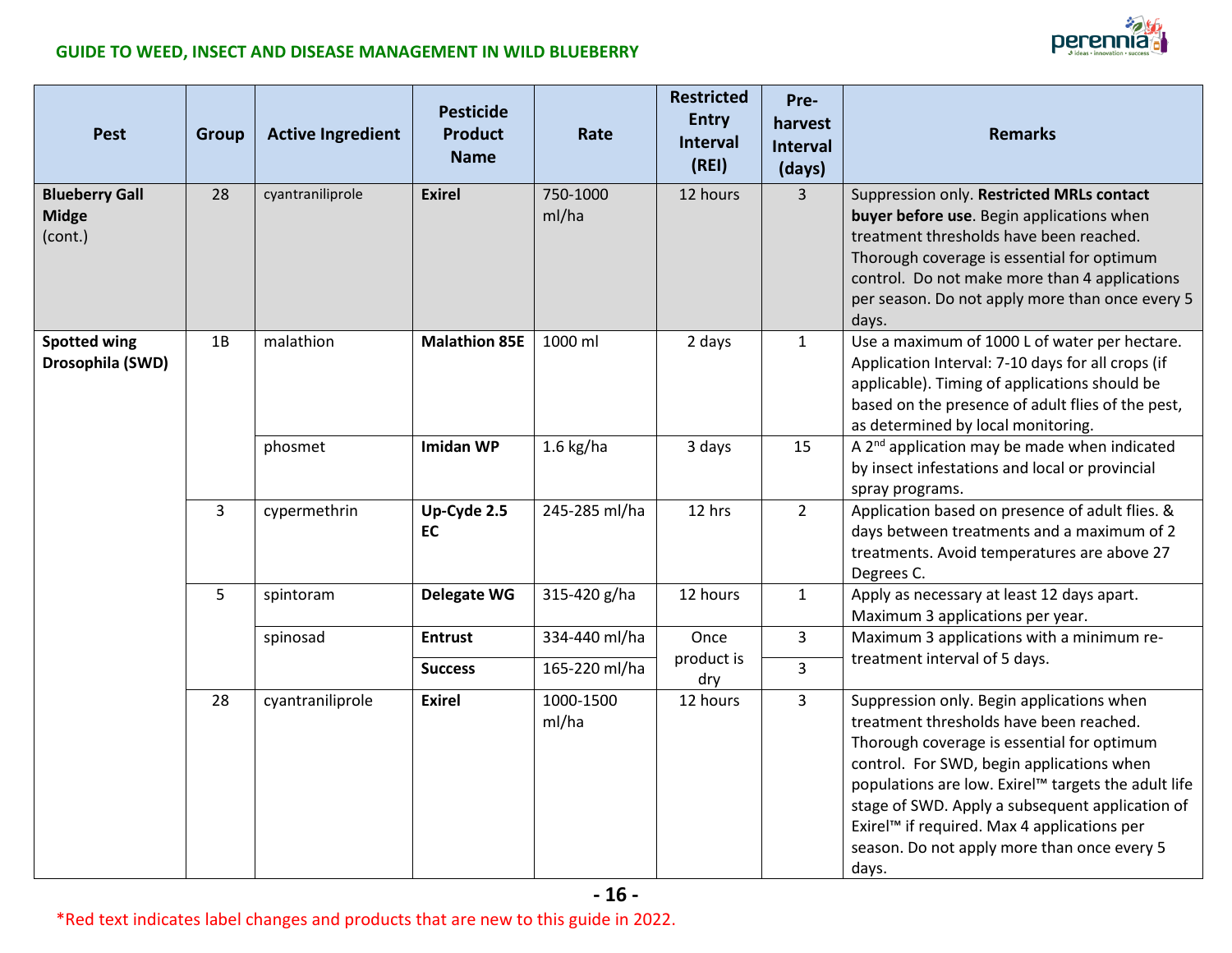

| <b>Pest</b>                                         | <b>Group</b> | <b>Active Ingredient</b> | <b>Pesticide</b><br><b>Product</b><br><b>Name</b> | Rate           | <b>Restricted</b><br><b>Entry</b><br><b>Interval</b><br>(REI) | Pre-<br>harvest<br><b>Interval</b><br>(days) | <b>Remarks</b>                                                                                                                                                                                                                                                                                                               |
|-----------------------------------------------------|--------------|--------------------------|---------------------------------------------------|----------------|---------------------------------------------------------------|----------------------------------------------|------------------------------------------------------------------------------------------------------------------------------------------------------------------------------------------------------------------------------------------------------------------------------------------------------------------------------|
| <b>Spotted wing</b><br>Drosophila (SWD)<br>(cont.)  | 28           | Cyclaniliprole           | Harvanta 50<br><b>SL</b>                          | 1.2-1.6 $L/ha$ | 12 hours                                                      | 7                                            | Use degree day models to determine application<br>timing. Repeat applications at 5 day intervals if<br>required. Make no more than 3 applications per<br>year and no more than 4.8L Harvanta per<br>hectare per year.                                                                                                        |
| Lygus bugs<br>(including<br>tarnished plant<br>bug) | 4C           | Sulfoxaflor              | <b>Closer</b>                                     | 300mL/ha       | 12 hours                                                      |                                              | Maximum 2 applications. Do not apply more<br>than 190g ai/ha per growing season. Use in<br>sufficient water to ensure thorough coverage<br>usually 200 to 1000 litres of water per hectare.                                                                                                                                  |
|                                                     | 29           | Flonicamid               | <b>Beleaf 50SG</b>                                | $200$ g/ha     | 12 hours                                                      | $\overline{0}$                               | Suppression of Lygus bugs. Apply when lygus<br>bugs first appear in the field and before<br>populations reach high levels. Lugus will stop<br>feeding rapidly but it may take several days to<br>see a reduction in lygus bug numbers. Reapply<br>on 7 day interval when new insects appear. Max<br>3 applications per year. |

**- 17 -**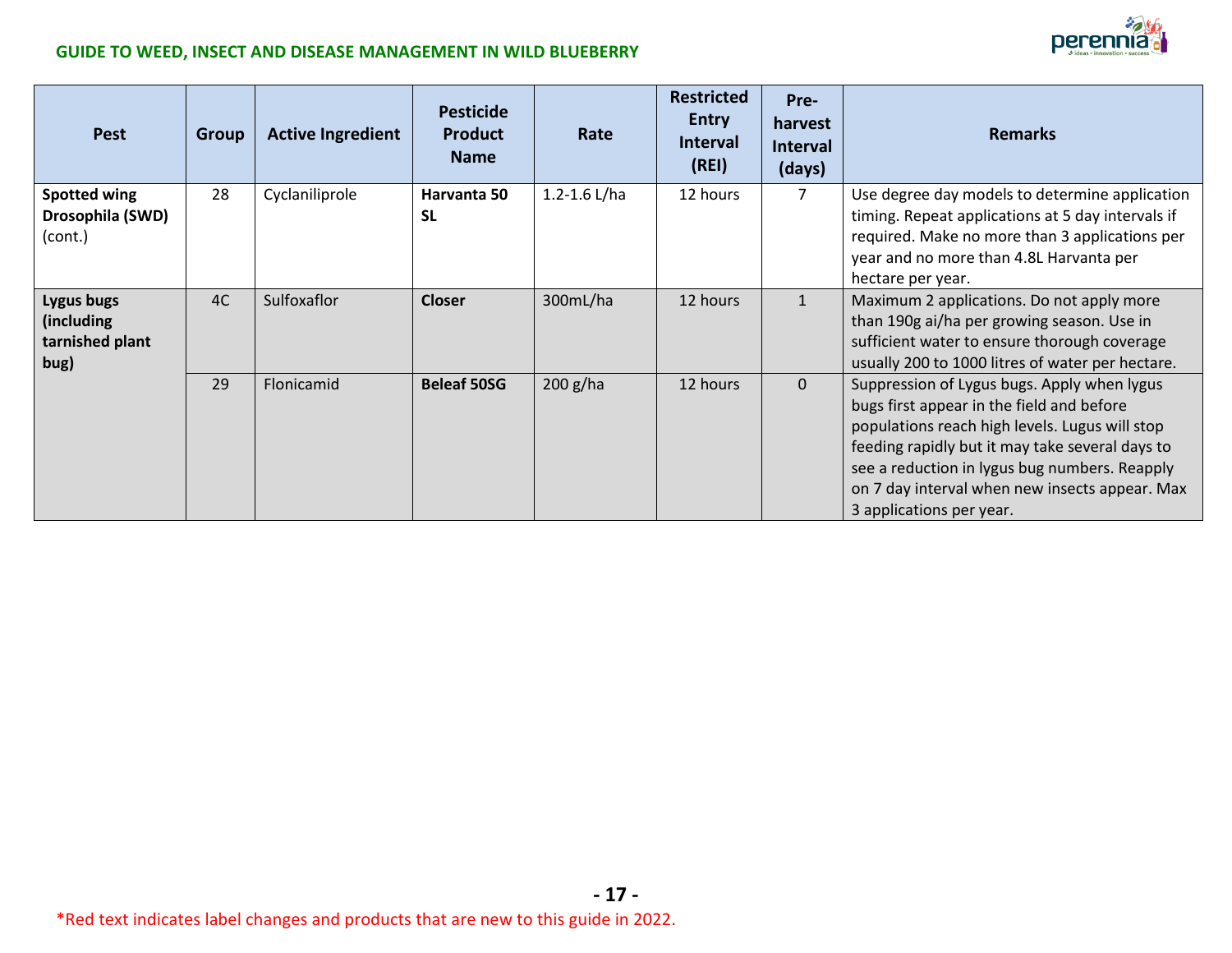

### **Always check with your Processor or Buyer to see what products are allowable for their markets**

| <b>Pest</b>                                                                                             | <b>Group</b> | <b>Active Ingredient</b> | <b>Pesticide</b><br><b>Product</b><br><b>Name</b>   | Rate          | <b>Restricted</b><br><b>Entry</b><br><b>Interval</b><br>(REI)            | Pre-<br>harvest<br><b>Interval</b><br>(days) | <b>Remarks</b>                                                                                                                                                                                                                                                                                                                                                         |
|---------------------------------------------------------------------------------------------------------|--------------|--------------------------|-----------------------------------------------------|---------------|--------------------------------------------------------------------------|----------------------------------------------|------------------------------------------------------------------------------------------------------------------------------------------------------------------------------------------------------------------------------------------------------------------------------------------------------------------------------------------------------------------------|
| <b>DISEASES:</b>                                                                                        |              |                          |                                                     |               |                                                                          |                                              |                                                                                                                                                                                                                                                                                                                                                                        |
| <b>Monilinia Blight</b><br>(Mummy Berry)<br>(Monilinia vaccinii-<br>corymbosi)<br><b>Crop Year Only</b> | 3            | metconazole              | Quash                                               | 180 g/ha      | Hand set<br>irrigation - 3<br>days<br>All other<br>activities-<br>12 hrs | $\overline{7}$                               | Apply pre infection. Apply at the green tip<br>stage for mummy berry, at bloom for<br>anthracnose, and at pre-bloom for Phomopsis.<br>Make repeat applications on 7 day intervals. A<br>maximum of 3 applications. Do not make more<br>than 2 sequential applications.                                                                                                 |
|                                                                                                         |              | propiconazole            | Topas/Tilt 250                                      | 500 ml/ha     | 60<br>12 hours                                                           |                                              | Apply late April to mid to late May<br>40-50% F2 stage. Maximum of 2 applications<br>per year.<br>Check with your buyer for allowable use of<br>this product for their markets.                                                                                                                                                                                        |
|                                                                                                         |              |                          | <b>Mission 418</b><br>EC / Pivot /<br><b>Bumper</b> | 300 ml/ha     |                                                                          |                                              |                                                                                                                                                                                                                                                                                                                                                                        |
|                                                                                                         |              |                          | Jade                                                | 500 ml/ha     |                                                                          |                                              |                                                                                                                                                                                                                                                                                                                                                                        |
|                                                                                                         |              |                          | <b>Propi Super</b><br><b>25EC</b>                   | 500 ml/ha     | 12 hours                                                                 | 60                                           | Apply first application when flower bud scales<br>first appear and make a second application 10<br>days later. Use ground application or aerial<br>application equipment, making no more than<br>two applications per year. Use a minimum of<br>200 L of water per hectare if applying by<br>ground equipment; use 40-50 L of water per<br>hectare if applying by air. |
|                                                                                                         |              | prothioconazole          | Proline 480SC<br>Agral 90<br>$0.125\%$ v/v          | 315-420 ml/ha | 24 hours                                                                 | $\overline{7}$                               | Apply prior to infection at >50% F2, if<br>conditions favour disease. Maximum 2<br>applications per year. Applications may be<br>made by ground application equipment only.                                                                                                                                                                                            |
|                                                                                                         |              | triforine                | <b>Funginex DC</b>                                  | 1.7 to 3 L/ha | 12 hours                                                                 | 60                                           | Apply late April to mid to late May 40-50% F2<br>stage. Max 3 applications per year.                                                                                                                                                                                                                                                                                   |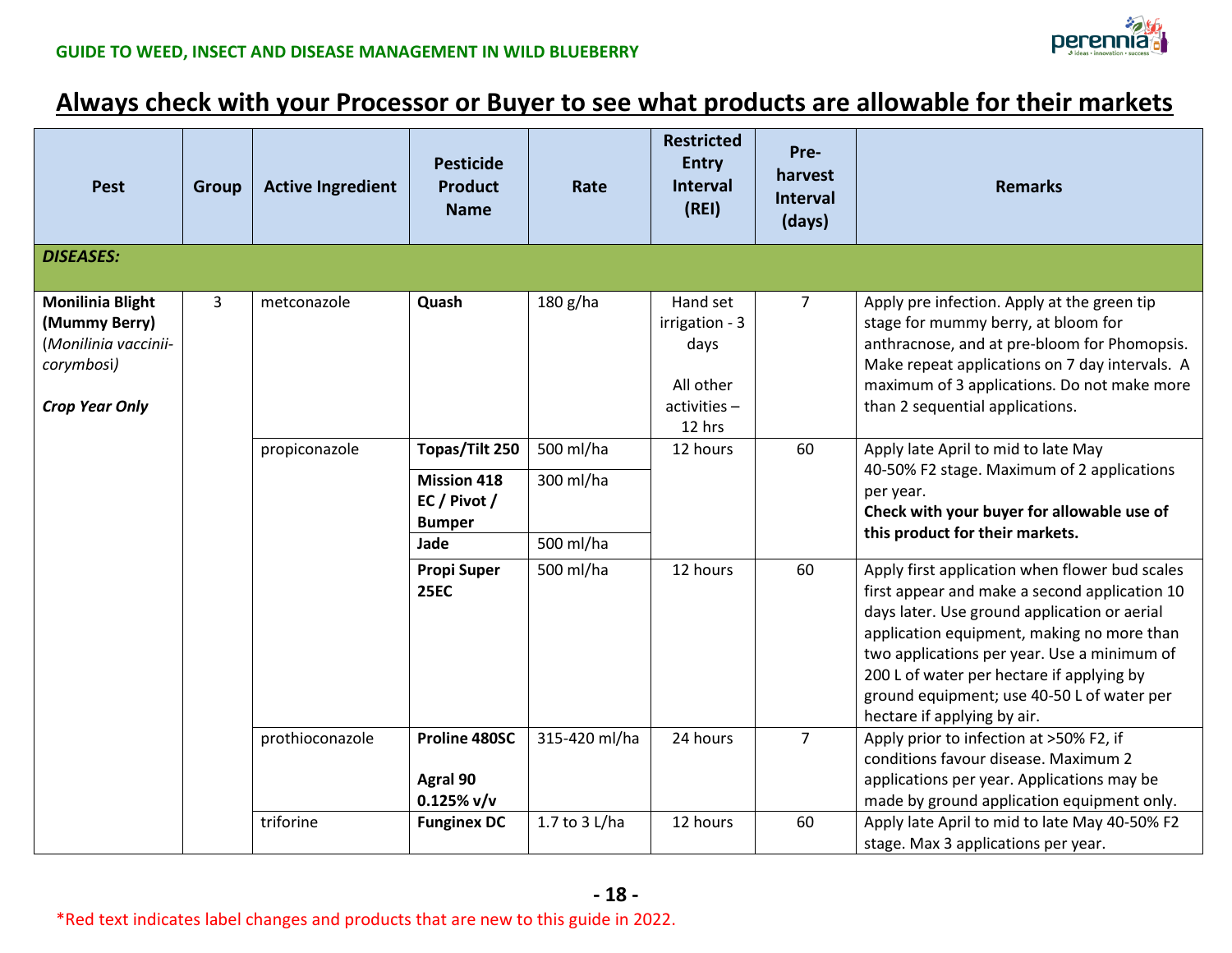

| <b>Pest</b>                                                                                                        | Group          | <b>Active Ingredient</b>       | <b>Pesticide</b><br><b>Product</b><br><b>Name</b> | Rate          | <b>Restricted</b><br><b>Entry</b><br><b>Interval</b><br>(REI) | Pre-<br>harvest<br><b>Interval</b><br>(days) | <b>Remarks</b>                                                                                                                                                                                                                                                                                      |
|--------------------------------------------------------------------------------------------------------------------|----------------|--------------------------------|---------------------------------------------------|---------------|---------------------------------------------------------------|----------------------------------------------|-----------------------------------------------------------------------------------------------------------------------------------------------------------------------------------------------------------------------------------------------------------------------------------------------------|
| <b>Monilinia Blight</b><br>(Mummy Berry)<br>(Monilinia vaccinii-<br>corymbosi)<br><b>Crop Year Only</b><br>(cont.) | 3, 9           | difenoconazole,<br>cyprodinil  | <b>Inspire Super</b>                              | 558-836 ml/ha | 12 hrs                                                        | $\mathbf{1}$                                 | Do not apply more than 5.9 L/ha per season.<br>Apply in a minimum of 200 L/ha. Apply at first<br>bud crack and then 7-10 days later.                                                                                                                                                                |
|                                                                                                                    | 3, 11          | azoxystrobin,<br>propiconazole | Quilt                                             | 1 L/ha        | 12 hours                                                      | 30                                           | In the fruiting year apply the first application<br>when flower bud scales first appear and make<br>a second application 10 days later. Make no<br>more than two applications per year. Use a<br>minimum of 200 L water/ha.                                                                         |
|                                                                                                                    | $\overline{7}$ | penthiopyrad                   | <b>Fontelis</b>                                   | $1.75$ L/ha   | 12 hours                                                      | $\mathbf 0$                                  | Begin applications prior to disease<br>development, continue on a 7-10 day interval.<br>Use higher rate and shorter interval when<br>disease pressure is high. Max seasonal rate is<br>5.25 L/ha. Do not make more than 2 sequential<br>applications before switching to another mode<br>of action. |
|                                                                                                                    | 7, 3           | fluopyram,<br>prothioconazole  | Propulse                                          | 750 ml/ha     | 24 hrs                                                        | $\overline{7}$                               | Apply at 40% F2 and a second application 7-10<br>days later. Max 2 applications per year.                                                                                                                                                                                                           |
|                                                                                                                    | 19             | Polyoxin D Zinc Salt           | <b>Diplomat 5SC</b>                               | 463-926 ml/ha |                                                               | $\mathbf 0$                                  | Apply as a foliar spray in sufficient water to<br>provide thorough coverage of foliage (and fruit<br>when present). Begin as a preventative<br>application when conditions favour disease<br>development and continue on a 7-21 day<br>interval if disease pressures persist.                       |
|                                                                                                                    | 29             | fluazinam                      | Allegro 500F                                      | 2.24L         | 24 hours                                                      | 30                                           | Apply pre infection. SUPPRESSION ONLY.<br>Apply as a foliar spray in 300-1000 L/ha. Max 4<br>applications per year. Begin applications at bud<br>break and repeat applications every 7-10 days<br>until petal fall.                                                                                 |
|                                                                                                                    |                | <b>Bacillus subtilis</b>       | Serenade Opti                                     | 2.0-3.3 kg/ha |                                                               | $\mathbf 0$                                  | Apply pre infection. Biopesticide that may only<br>suppress the indicated diseases. Repeat as<br>necessary on a 7-14 day interval.                                                                                                                                                                  |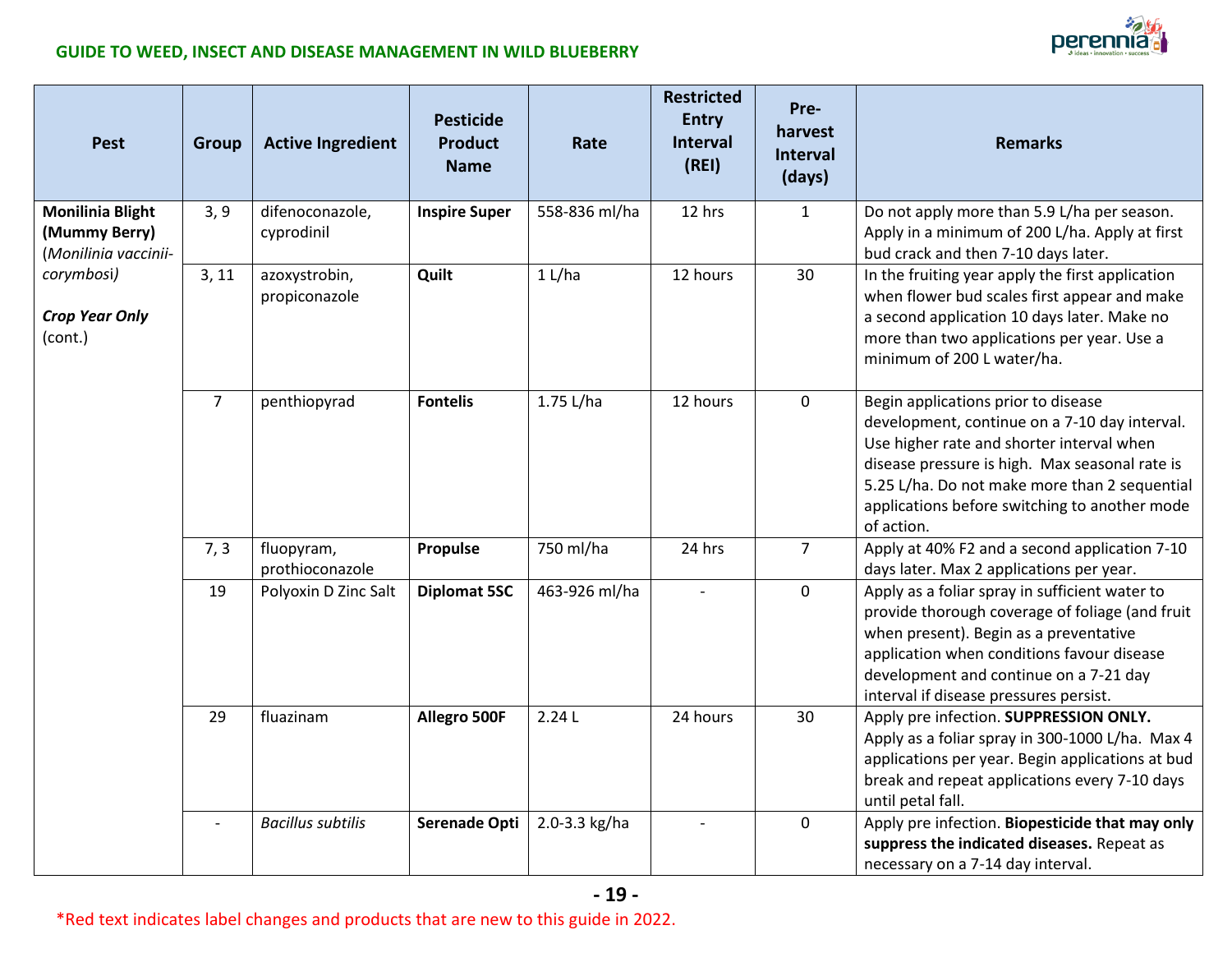

| <b>Pest</b>                                                           | <b>Group</b>   | <b>Active Ingredient</b>        | <b>Pesticide</b><br><b>Product</b><br><b>Name</b> | Rate                | <b>Restricted</b><br><b>Entry</b><br><b>Interval</b><br>(REI) | Pre-<br>harvest<br><b>Interval</b><br>(days) | <b>Remarks</b>                                                                                                                                                                                                                                 |
|-----------------------------------------------------------------------|----------------|---------------------------------|---------------------------------------------------|---------------------|---------------------------------------------------------------|----------------------------------------------|------------------------------------------------------------------------------------------------------------------------------------------------------------------------------------------------------------------------------------------------|
| <b>Botrytis Blight</b><br>(Botrytis cinerea)<br><b>Crop Year Only</b> | 3, 9           | difenoconazole,<br>cyprodinil   | <b>Inspire Super</b>                              | 1033-1475<br>ml/ha  | 12 hours                                                      | $\mathbf{1}$                                 | Do not apply more than 5.9 L/ha per season.<br>Apply in a minimum of 200 L/ha. Apply at early<br>bloom then repeat at 10-21 day days later. Use<br>the shorter interval when disease pressure is<br>high.                                      |
|                                                                       | $\overline{7}$ | boscalid                        | <b>Cantus 70</b><br><b>WDG</b>                    | 0.56 kg/ha          | 12 hours                                                      | $\mathbf{0}$                                 | Apply mid bloom, max 4 applications per<br>season                                                                                                                                                                                              |
|                                                                       |                | isofetamid                      | Kenja 400SC                                       | 0.987-1.24<br>L/ha  | 12 hours                                                      | $\pmb{0}$                                    | Initiate application prior to disease<br>development. Do not make more than 2<br>sequential applications. Max 5 applications<br>per year                                                                                                       |
|                                                                       |                | fluxapyroxad                    | <b>Sercadis</b>                                   | 0.250-0.666<br>L/ha | 12 hours                                                      | $\mathbf{0}$                                 | Suppression. Begin application prior to onset<br>of disease and continue at a 7-14 day interval.<br>Max 3 applications per season with a<br>maximum product rate of 2 L/ha per season.                                                         |
|                                                                       | 7, 9           | Fluopyram,<br>pyrimethanil      | Luna<br><b>Tranquility</b>                        | 1200 ml/ha          | 12 hours                                                      | $\mathbf{1}$                                 | Make first application at early flowering and<br>repeat applications as required at 7-10 day<br>intervals. Max 2 applications per season. Apply<br>in 500 l/ha.                                                                                |
|                                                                       | 7, 11          | pyraclostrobin,<br>boscalid     | <b>Pristine WG</b>                                | 1.3-1.6 kg/ha       | 24 hours                                                      | $\mathbf 0$                                  | Begin applications prior to disease<br>development and continue on a 7-14 day<br>schedule. Use a shorter interval and/or higher<br>rates when disease pressure is high. Maximum<br>of 4 applications per season. Will suppress<br>Valdensinia. |
|                                                                       |                | Pyraclostrobin,<br>fluxapyroxad | <b>Merivon</b>                                    | $0.6 - 0.8$ L/ha    | 12 hours                                                      | $\mathbf 0$                                  | Suppression only. Begin applications prior to<br>the onset of disease development. Apply on a<br>spray interval of 7-14 days with a maximum of<br>3 applications per year.                                                                     |

**- 20 -**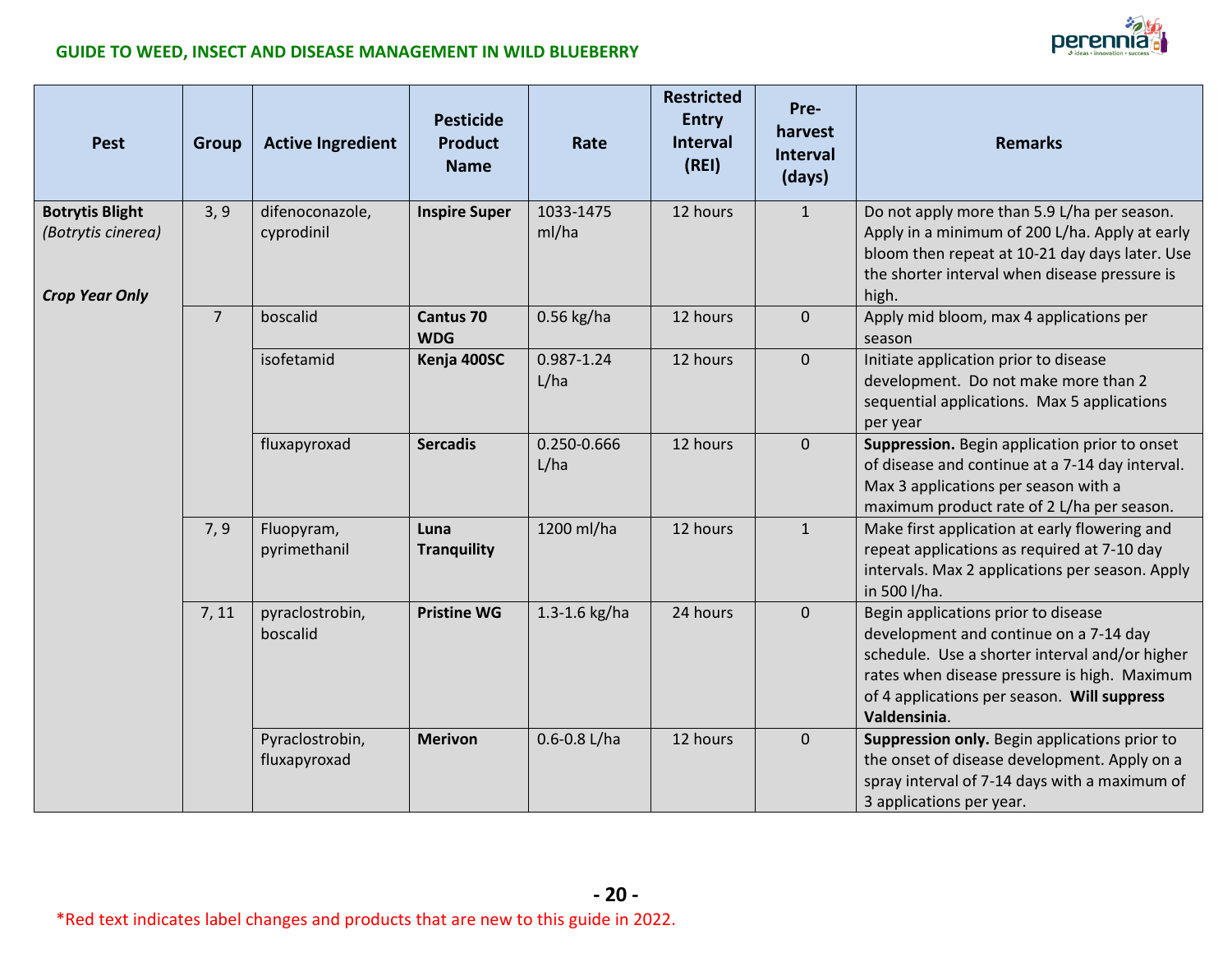

| <b>Pest</b>                                                           | <b>Group</b>   | <b>Active Ingredient</b>     | <b>Pesticide</b><br><b>Product</b><br><b>Name</b> | Rate               | <b>Restricted</b><br><b>Entry</b><br><b>Interval</b><br>(REI) | Pre-<br>harvest<br><b>Interval</b><br>(days) | <b>Remarks</b>                                                                                                                                                                                                                                                                                                                                            |
|-----------------------------------------------------------------------|----------------|------------------------------|---------------------------------------------------|--------------------|---------------------------------------------------------------|----------------------------------------------|-----------------------------------------------------------------------------------------------------------------------------------------------------------------------------------------------------------------------------------------------------------------------------------------------------------------------------------------------------------|
| <b>Botrytis Blight</b><br>(Botrytis cinerea)<br><b>Crop Year Only</b> | 7, 12          | Pydiflumetofen,<br>fludionil | <b>Miravis Prime</b>                              | $0.8 - 1.0$ L/ha   | 24 hours                                                      | $\mathbf{1}$                                 | Make first application during bloom. A second<br>application can be made 7-10 days later. Use a<br>spray volume of 200 L/ha for ground<br>application. Maximum of 2 consecutive group<br>7, 12 products and 2.0 L/ha per season.                                                                                                                          |
| (cont.)                                                               | 9              | pyrimethanil                 | <b>Scala SC</b>                                   | $2$ l/ha           | 12 hours                                                      | $\mathbf{1}$                                 | Make first application pre-bloom and repeat at<br>7-10 day intervals. Max 3 applications per<br>growing season. Follow resistance<br>management recommendations                                                                                                                                                                                           |
|                                                                       | 9, 12          | cyprodinil,<br>fludioxonil   | Switch 62.5<br><b>WG</b>                          | 775 to 975<br>g/ha | 12 hours                                                      | $\mathbf{1}$                                 | Make the first application during early bloom.<br>A second application may be made 7-10 days<br>later. One of the actives in this product is<br>persistent and may carryover. It is<br>recommended that products containing<br>fludioxonil not be used in areas treated with<br>this product during the previous season. Will<br>also control anthracnose |
|                                                                       | 17             | fenhexamid                   | Elevate 50<br><b>WDG</b>                          | $1.7$ kg/ha        | 4 hours                                                       | $\mathbf{1}$                                 | Apply mid bloom to early fruit set. Do not<br>apply more than twice consecutively.                                                                                                                                                                                                                                                                        |
|                                                                       | 19             | Polyoxin D Zinc Salt         | <b>Diplomat 5SC</b>                               | 463-926 ml/ha      |                                                               | $\mathbf 0$                                  | Suppression. Apply as a foliar spray in<br>sufficient water to provide thorough coverage<br>of foliage (and fruit when present). Begin when<br>conditions favour disease development and<br>continue on a 7-10 day interval as needed to<br>maintain suppression                                                                                          |
|                                                                       | M <sub>4</sub> | captan                       | <b>Captan Supra</b><br><b>80 WSP</b>              | 2.25 kg/ha         | 72 hours                                                      | $\overline{2}$                               | Apply mid bloom to early fruit set. Do not<br>apply more than twice consecutively.                                                                                                                                                                                                                                                                        |
|                                                                       |                |                              | <b>Maestro 80</b><br><b>WSP</b>                   | 2.25 kg/ha         |                                                               |                                              |                                                                                                                                                                                                                                                                                                                                                           |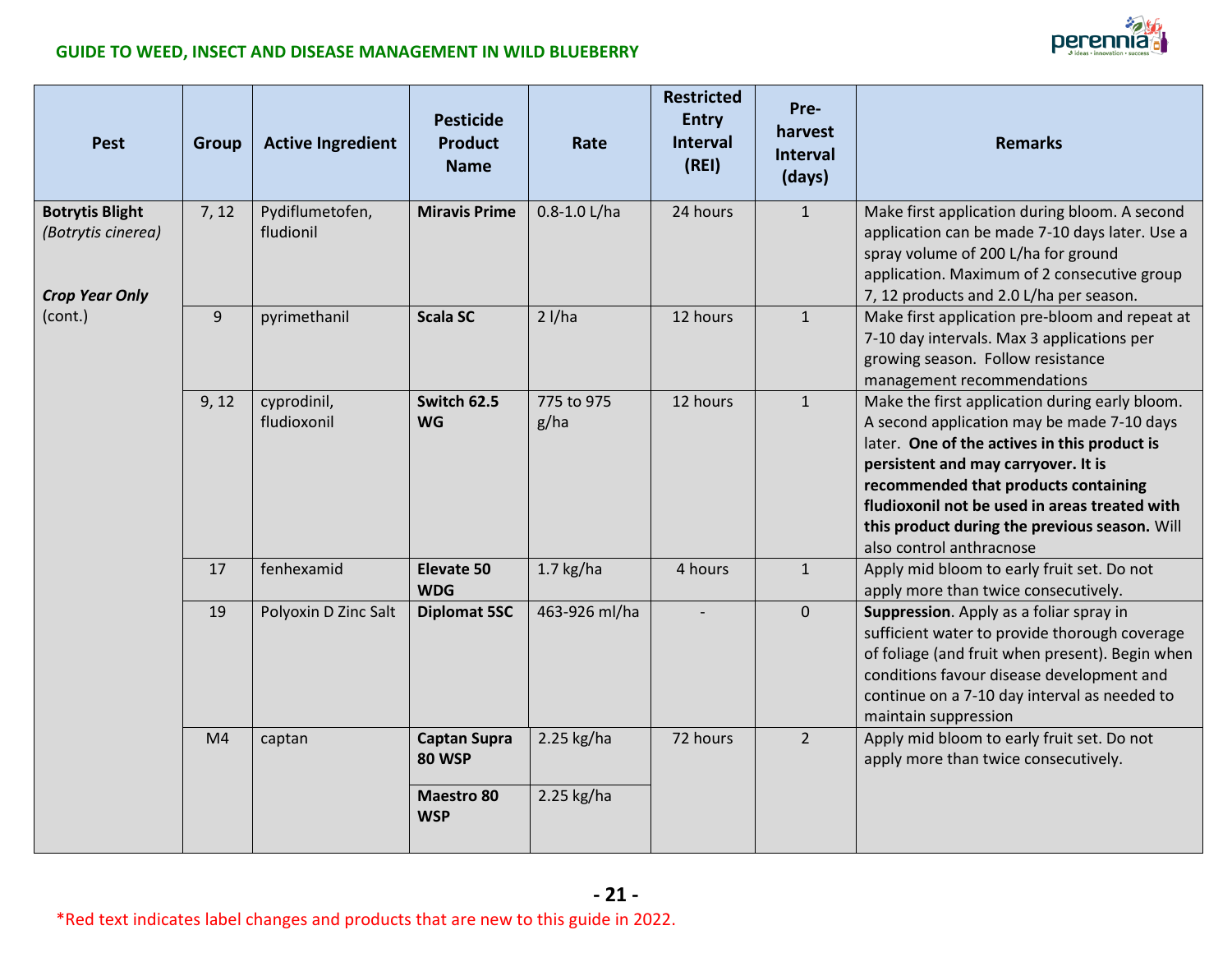

| <b>Pest</b>                                                           | <b>Group</b> | <b>Active Ingredient</b>             | <b>Pesticide</b><br>Product<br><b>Name</b> | Rate            | <b>Restricted</b><br><b>Entry</b><br><b>Interval</b><br>(REI) | Pre-<br>harvest<br><b>Interval</b><br>(days) | <b>Remarks</b>                                                                                                                                                                                                                                                                                                                                                                                          |
|-----------------------------------------------------------------------|--------------|--------------------------------------|--------------------------------------------|-----------------|---------------------------------------------------------------|----------------------------------------------|---------------------------------------------------------------------------------------------------------------------------------------------------------------------------------------------------------------------------------------------------------------------------------------------------------------------------------------------------------------------------------------------------------|
| <b>Botrytis Blight</b><br>(Botrytis cinerea)<br><b>Crop Year Only</b> | <b>BM01</b>  | Tea tree oil                         | <b>Timorex Gold</b>                        | 1.5-2.0 L/ha    | 4 hours                                                       | 2 days                                       | Apply in 400-800 L/ha. For preventative<br>treatments, apply at 7-14 day intervals,<br>depending on disease level. Use the shorter<br>application interval under conditions that<br>promote rapid disease development.                                                                                                                                                                                  |
| (cont.)                                                               | <b>BM02</b>  | <b>Bacillus</b><br>amyloliquefaciens | <b>Serifel</b>                             | 0.25-0.5 kg/ha  | 4 hours                                                       | $\overline{0}$                               | Biological fungicide product. Begin application<br>prior to infection and continue on 2- to 10- day<br>intervals if conditions are favourable for<br>disease development. Use the highest rate and<br>the shortest interval when conditions favour<br>high disease pressure.                                                                                                                            |
|                                                                       |              | <b>Bacillus subtilis</b>             | <b>Serenade Opti</b>                       | 1.7-3.3 $kg/ha$ |                                                               | $\overline{0}$                               | Biopesticide that may only suppress the<br>indicated diseases. Begin application prior to<br>disease development and repeat on 7-10 day<br>intervals.                                                                                                                                                                                                                                                   |
|                                                                       |              | <b>BLAD</b> polypeptide              | <b>Fracture</b>                            | 1.5-3.3 L/ha    | Do not<br>enter until<br>dry                                  | $\overline{0}$                               | Apply at early bloom and continue on a 7 to<br>10-day interval if conditions continue to favor<br>disease development. Thorough coverage is<br>important. It requires two to four hours drying<br>time If, during the next 12 hours it rains<br>significantly, a new application will be needed<br>during the next 4 days. Max 5 applications per<br>year - No more than two sequential<br>applications |

**- 22 -**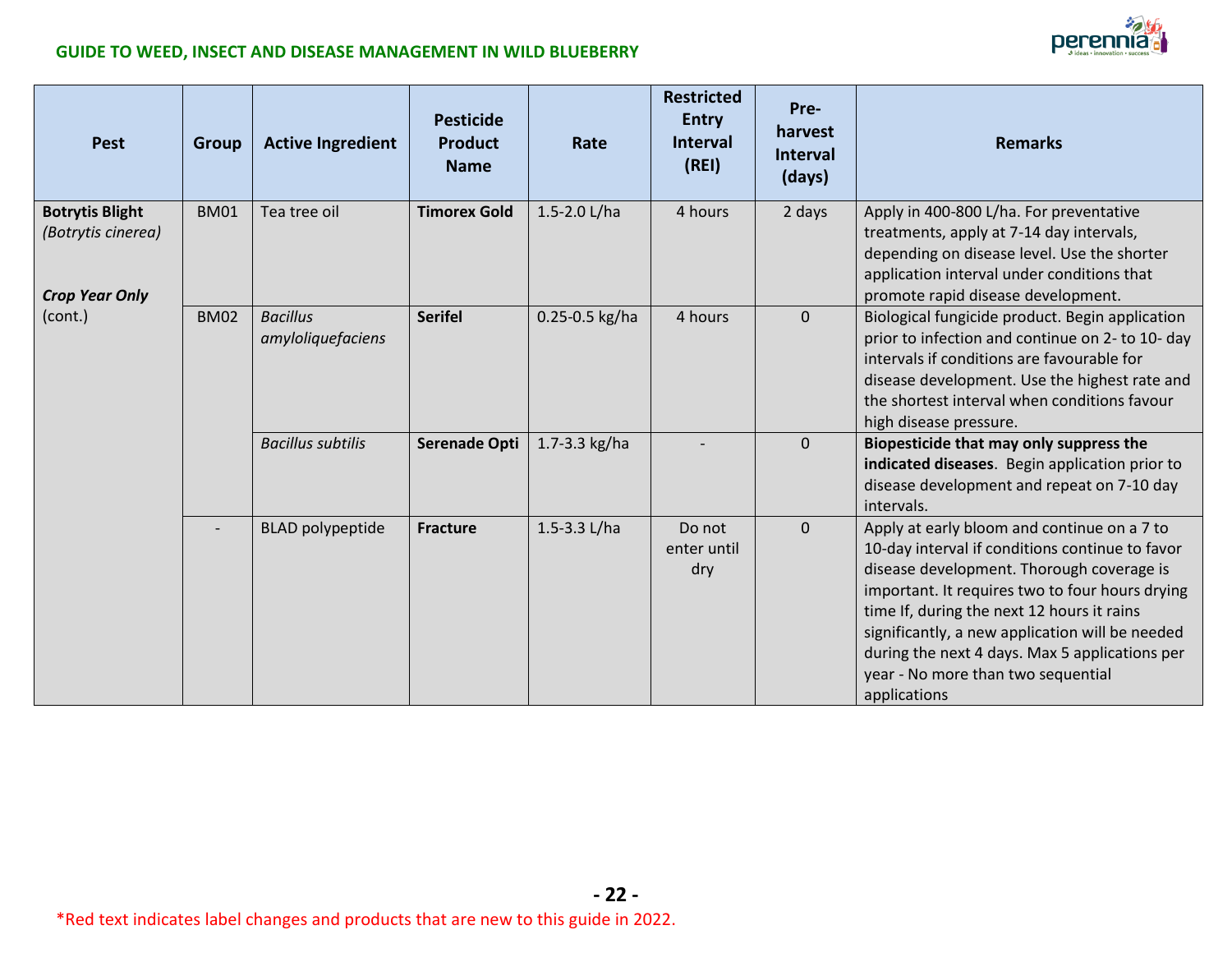

| <b>Pest</b>                                                              | <b>Group</b>   | <b>Active Ingredient</b>                          | <b>Pesticide</b><br><b>Product</b><br><b>Name</b> | Rate                | <b>Restricted</b><br><b>Entry</b><br><b>Interval</b><br>(REI) | Pre-<br>harvest<br><b>Interval</b><br>(days) | <b>Remarks</b>                                                                                                                                                                                                                                                                                                                                                                                                            |
|--------------------------------------------------------------------------|----------------|---------------------------------------------------|---------------------------------------------------|---------------------|---------------------------------------------------------------|----------------------------------------------|---------------------------------------------------------------------------------------------------------------------------------------------------------------------------------------------------------------------------------------------------------------------------------------------------------------------------------------------------------------------------------------------------------------------------|
| Sphaerulina Leaf<br><b>Spot (Septoria</b><br>Leaf Spot)<br>(Sphaerulina) | $\overline{3}$ | prothioconazole                                   | Proline 480 SC<br>Agral 90<br>$0.125\%$ v/v       | 315 ml/ha           | 24 hours                                                      | $\overline{7}$                               | Suppression of Septoria only. Apply at first<br>sign of disease; a second application may be<br>made 10-14 days later. Max 2 applications per<br>year. Look at label for buffer zones and<br>airblast restrictions.                                                                                                                                                                                                       |
|                                                                          | 3, 7, 11       | Pydiflumetofen,<br>azoxystrobin,<br>propiconazole | <b>Miravis Neo</b>                                | 0.75L/ha            | 12 hours                                                      | 30                                           | Apply at the first sign of disease, in the sprout<br>year. One additional application can be made<br>after the first, 10-14 days after if disease<br>conditions remain favourable. Maximum 2<br>applications permitted per season. Last date of<br>sale: January 31, 2022. Last date of use:<br><b>January 31, 2023.</b>                                                                                                  |
|                                                                          | 3, 11          | azoxystrobin,<br>propiconazole                    | Quilt                                             | 1 L/ha              | 12 hours                                                      | 30                                           | Suppression of Septoria only. Apply at the first<br>sign of disease in the spout year. One<br>additional application may be made 10-14 days<br>after initial application if conditions remain<br>favourable for continued or increased disease<br>development. Make no more than two<br>applications per year. Use a minimum of 200 L<br>per hectare of water or an appropriate water<br>volume to provide full coverage. |
|                                                                          | $\overline{7}$ | fluxapyroxad                                      | <b>Sercadis</b>                                   | 0.250-0.666<br>L/ha | 12 hours                                                      | $\mathbf 0$                                  | Begin application prior to onset of disease and<br>continue at a 7-14 day interval. Max 3<br>applications per season with a maximum<br>product rate of 2 L/ha per season.                                                                                                                                                                                                                                                 |
|                                                                          | 7, 3           | fluopyram,<br>prothioconazole                     | Propulse                                          | 750 ml/ha           | 24 hrs                                                        | $\overline{7}$                               | Apply at first sign of disease and a second at<br>10-14 days if conditions remain favorable for<br>disease development. Max 2 applications per<br>year.                                                                                                                                                                                                                                                                   |
|                                                                          | 7, 11          | Pyraclostrobin,<br>fluxapyroxad                   | <b>Merivon</b>                                    | $0.4 - 8$ L/ha      | 1 day                                                         | $\mathbf 0$                                  | Begin applications prior to the onset of<br>disease. Apply on a spray interval of 7-14 days<br>with a maximum of 3 applications per year.                                                                                                                                                                                                                                                                                 |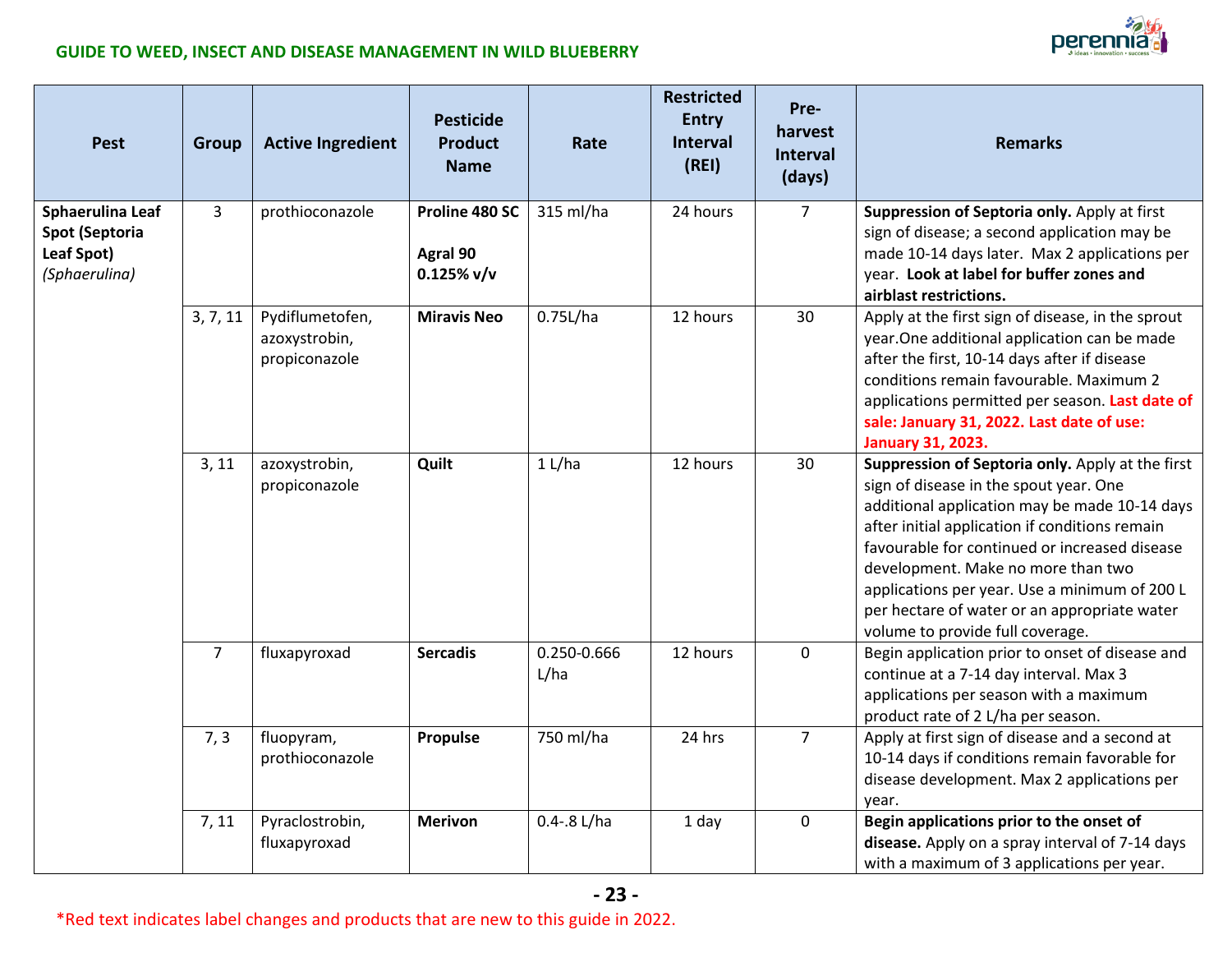

| <b>Pest</b>                                                       | <b>Group</b>   | <b>Active Ingredient</b>                                              | <b>Pesticide</b><br><b>Product</b><br><b>Name</b> | Rate                                                   | <b>Restricted</b><br><b>Entry</b><br><b>Interval</b><br>(REI) | Pre-<br>harvest<br><b>Interval</b><br>(days) | <b>Remarks</b>                                                                                                                                                                                                                                                                                                                                           |
|-------------------------------------------------------------------|----------------|-----------------------------------------------------------------------|---------------------------------------------------|--------------------------------------------------------|---------------------------------------------------------------|----------------------------------------------|----------------------------------------------------------------------------------------------------------------------------------------------------------------------------------------------------------------------------------------------------------------------------------------------------------------------------------------------------------|
| Sphaerulina Leaf<br>Spot (Septoria<br>Leaf Spot)<br>(Sphaerulina) | 7, 11          | pyraclostrobin,<br>boscalid                                           | <b>Pristine WG</b>                                | $1.6$ kg/ha                                            | 24 hours                                                      | $\mathbf 0$                                  | Suppression of Septoria only. Maximum<br>number of applications in sprout year is 4;<br>maximum number in crop year is 2. Begin<br>applications prior to disease development.                                                                                                                                                                            |
| (cont.)                                                           | 33             | Mono- and dibasic<br>sodium, potassium,<br>and ammonium<br>phosphites | Phostrol                                          | 2.9-5.8 L/ha                                           | 12 hours                                                      | $\overline{a}$                               | Begin foliar sprays in the spring at<br>approximately the pink bud stage and continue<br>on a 14 day interval. Use sufficient volume of<br>water for good coverage. Max 4 applications<br>per season. Also for suppression of<br>Phytophthora Root Rot (Phytophthora spp.)                                                                               |
|                                                                   | M1             | Copper (Copper<br>octanoate 1.8%)                                     | Cueva                                             | 0.5% to 2%<br>solution,<br>applied at 470-<br>940 L/ha | 4 hours                                                       | $\mathbf{1}$                                 | Apply preventively before symptoms appear.                                                                                                                                                                                                                                                                                                               |
|                                                                   | M <sub>5</sub> | chlorothalonil                                                        | <b>Bravo ZN</b>                                   | 7.2 L/ha                                               | 48 hours                                                      | 54                                           | Application should be based on level of                                                                                                                                                                                                                                                                                                                  |
|                                                                   |                |                                                                       | Echo 90DF                                         | $2.8$ kg/ha                                            | 12 hours                                                      |                                              | disease pressure the previous year. Max 2<br>applications per year. One application can be                                                                                                                                                                                                                                                               |
|                                                                   |                |                                                                       | <b>Echo720</b>                                    | 5.0 L/ha                                               |                                                               |                                              | made early to mid-June of the sprout year<br>(depending on location) for Septoria. This<br>application will also be of some benefit for<br>Valdensinia leaf spot and Phomopsis canker.<br>Apply Bravo ZN in 200-950 L/ha of water.<br><b>Important: Read Product Label Liability</b><br><b>Statement</b>                                                 |
| <b>Valdensia Leaf</b><br>Spot<br>(Valdensia<br>heterodoxa)        | $\overline{3}$ | prothioconazole                                                       | Proline 480SC<br>Agral 90<br>$0.125\%$ v/v        | 400 mL/ha                                              | 24 hours                                                      | $\overline{7}$                               | Apply at first sign of disease. After the initial<br>application, one additional application may be<br>made 10-14 days afterwards if conditions<br>remain favourable for continued or increased<br>disease development.<br>Apply up to two (2) applications of Proline 480<br>SC/year. Applications may be made by ground<br>application equipment only. |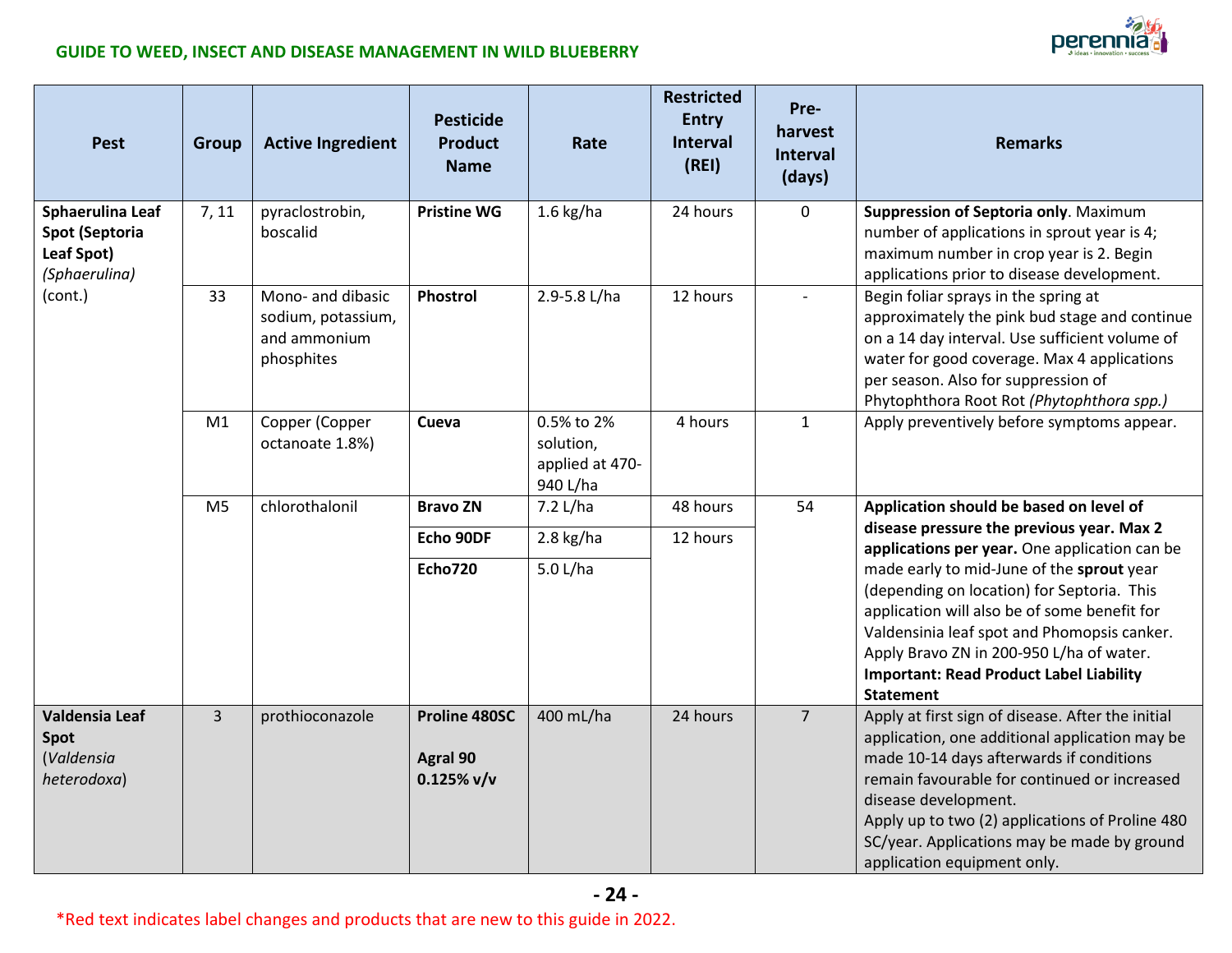

| <b>Pest</b>                                                    | <b>Group</b>   | <b>Active Ingredient</b>       | <b>Pesticide</b><br><b>Product</b><br><b>Name</b> | Rate          | <b>Restricted</b><br><b>Entry</b><br><b>Interval</b><br>(REI) | Pre-<br>harvest<br><b>Interval</b><br>(days) | <b>Remarks</b>                                                                                                                                                                                                                                                                                                                                                                                                       |
|----------------------------------------------------------------|----------------|--------------------------------|---------------------------------------------------|---------------|---------------------------------------------------------------|----------------------------------------------|----------------------------------------------------------------------------------------------------------------------------------------------------------------------------------------------------------------------------------------------------------------------------------------------------------------------------------------------------------------------------------------------------------------------|
| Valdensia Leaf<br>Spot<br>(Valdensia<br>heterodoxa)<br>(cont.) | 3, 11          | azoxystrobin,<br>propiconazole | Quilt                                             | 1 L/ha        | 12 hours                                                      | 30                                           | Suppression only. Apply at the first sign of<br>disease in the spout year. After the initial<br>application, one additional application may be<br>made 10-14 days afterwards if conditions<br>remain favourable for continued or increased<br>disease development. Make no more than two<br>applications per year. Use a minimum of 200<br>L/ha of water or an appropriate water volume<br>to provide full coverage. |
|                                                                | $\overline{7}$ | benzovindiflupyr               | <b>Aprovia</b><br><b>Agral 90</b><br>$0.2%$ v/v   | 750 ml/ha     | 12 hr                                                         | 365 day                                      | Suppression only. Only apply in non-cropping<br>year. Make first application at first sign of<br>disease. A second application can be made 10-<br>14 days later. Max 1.5 L/ha/season.                                                                                                                                                                                                                                |
|                                                                | 7, 3           | fluopyram,<br>prothioconazole  | <b>Propulse</b>                                   | 1000 ml/ha    | 24 hrs                                                        | $\overline{7}$                               | Apply at first sign of disease and a second at<br>10-14 days if conditions remain favorable for<br>disease development. Max 2 applications /<br>year.                                                                                                                                                                                                                                                                |
|                                                                | 7, 11          | pyraclostrobin,<br>boscalid    | <b>Pristine WG</b>                                | 1.3-1.6 kg/ha | 24 hours                                                      | $\mathbf 0$                                  | Begin applications prior to disease<br>development and continue on a 7-14 day<br>schedule. Use shorter interval and/or higher<br>rates when disease pressure is high. Max 4<br>applications per season.                                                                                                                                                                                                              |
|                                                                | M <sub>5</sub> | chlorothalonil                 | <b>Bravo ZN</b>                                   | 7.2 L/ha      | 48 hours                                                      | 54                                           | Application should be based on level of                                                                                                                                                                                                                                                                                                                                                                              |
|                                                                |                |                                | Echo 90WSP                                        | $2.8$ kg/ha   | 12 hrs                                                        |                                              | disease pressure the previous year. Max 2<br>applications per year. One application can be                                                                                                                                                                                                                                                                                                                           |
|                                                                |                |                                | <b>Echo720</b>                                    | 5.0 L/ha      |                                                               |                                              | made early to mid-June of the sprout year<br>(depending on location) for Septoria. This<br>application will also be of some benefit for<br>Valdensinia leaf spot and Phomopsis canker.<br>Apply Bravo ZN in 200-950 L/ha of water.                                                                                                                                                                                   |

**- 25 -**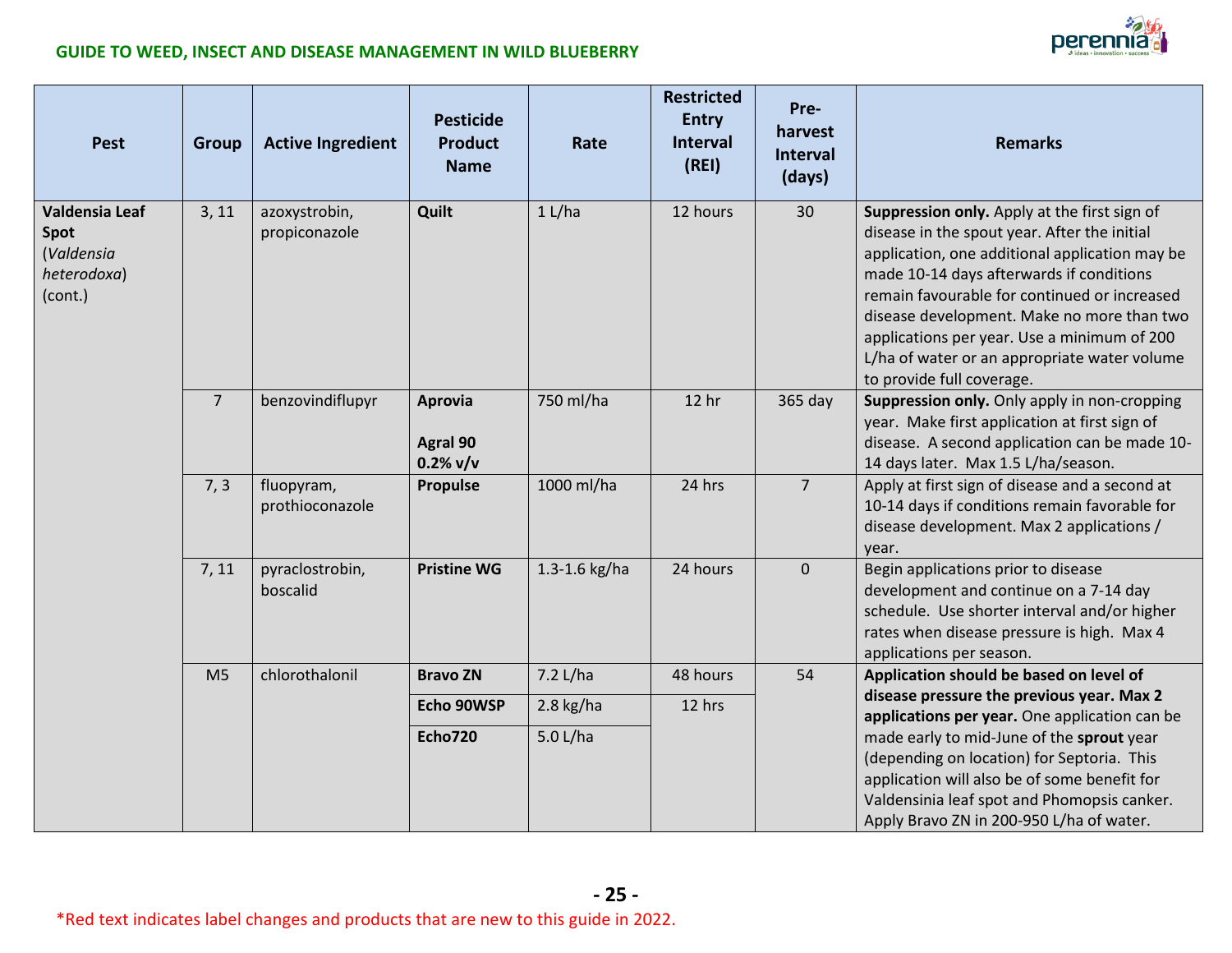

| <b>Pest</b>                      | <b>Group</b>   | <b>Active Ingredient</b>                          | <b>Pesticide</b><br><b>Product</b><br><b>Name</b> | Rate          | <b>Restricted</b><br><b>Entry</b><br><b>Interval</b><br>(REI) | Pre-<br>harvest<br><b>Interval</b><br>(days) | <b>Remarks</b>                                                                                                                                                                                                                                                                                                                                                                                              |
|----------------------------------|----------------|---------------------------------------------------|---------------------------------------------------|---------------|---------------------------------------------------------------|----------------------------------------------|-------------------------------------------------------------------------------------------------------------------------------------------------------------------------------------------------------------------------------------------------------------------------------------------------------------------------------------------------------------------------------------------------------------|
| <b>Leaf Rust</b><br>(Thekopsora) | 3              | prothioconazole                                   | Proline 480 SC<br>Agral 90<br>$0.125\%$ v/v       | 400 ml/ha     | 24 hours                                                      | $\overline{7}$                               | Suppression of Blueberry Leaf Rust only.<br>Apply at first sign of disease and an initial<br>application may be made 10-14 days later. Do<br>not make more than 2 applications per year.<br>The lowest labeled rate of a non-ionic<br>surfactant may be tank mixed with Proline.                                                                                                                            |
|                                  | 3, 9           | difenoconazole,<br>cyprodinil                     | <b>Inspire Super</b>                              | 836 ml/ha     | 12 hrs                                                        | $\mathbf{1}$                                 | Do not apply more than 5.9 L/ha per season.<br>Apply in a minimum of 200 L/ha. Apply at first<br>at first sign of disease then 7-10 days later.                                                                                                                                                                                                                                                             |
|                                  | 3, 11          | azoxystrobin,<br>propiconazole                    | Quilt                                             | 1 L/ha        | 12 hours                                                      | 30                                           | Apply at the first sign of disease in the spout<br>year. After the initial application, one<br>additional application may be made 10-14 days<br>afterwards if conditions remain favourable for<br>continued or increased disease development.<br>Make no more than two applications per year.<br>Use a minimum of 200 L per hectare of water<br>or an appropriate water volume to provide full<br>coverage. |
|                                  | $\overline{7}$ | benzovindiflupyr                                  | Aprovia<br>Agral 90<br>$0.2%$ v/v                 | 500-750 ml/ha | 12 <sub>hr</sub>                                              | 365 day                                      | Only apply in non-cropping year. Make first<br>application at first sign of disease. A second<br>application can be made 10-14 days later. Use<br>a non-ionic surfactant at 0.2% v/v. Max 1.5<br>L/ha/season. Check with your buyer to see if<br>this product can be used for their markets                                                                                                                 |
|                                  | 7, 3           | fluopyram,<br>prothioconazole                     | Propulse                                          | 1000 ml/ha    | 24 hrs                                                        | $\overline{7}$                               | Apply at first sign of disease and a second at<br>10-14 days if conditions remain favorable for<br>disease development. Max 2 applications per<br>year.                                                                                                                                                                                                                                                     |
|                                  | 7, 3, 11       | Pydiflumetofen,<br>azoxystrobin,<br>propiconazole | <b>Miravis Neo</b>                                | 0.75 L/ha     | 12 hours                                                      | 15                                           | Apply at first sign of disease in the sprout year.<br>A second application may be made 10-14 days<br>afterwards if conditions remain favourable for<br>continued disease development.                                                                                                                                                                                                                       |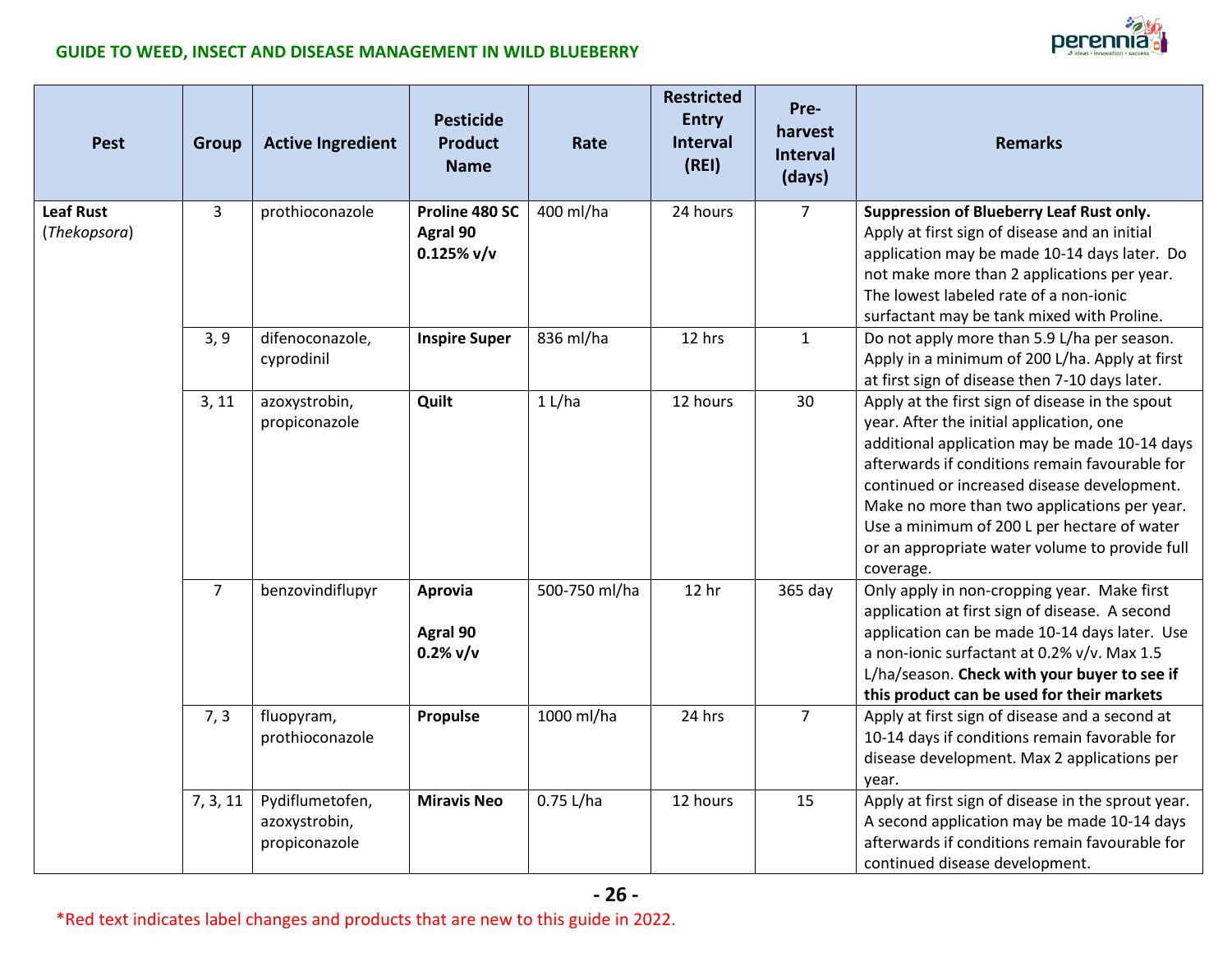

| <b>Pest</b>                         | <b>Group</b>             | <b>Active Ingredient</b>   | <b>Pesticide</b><br>Product<br><b>Name</b>        | Rate                                                                                  | <b>Restricted</b><br><b>Entry</b><br><b>Interval</b><br>(REI) | Pre-<br>harvest<br><b>Interval</b><br>(days)                   | <b>Remarks</b>                                                                                                                                                                                                                                                                     |
|-------------------------------------|--------------------------|----------------------------|---------------------------------------------------|---------------------------------------------------------------------------------------|---------------------------------------------------------------|----------------------------------------------------------------|------------------------------------------------------------------------------------------------------------------------------------------------------------------------------------------------------------------------------------------------------------------------------------|
| <b>Leaf Rust</b><br>(Thekopsora)    | M <sub>5</sub>           | chlorothalonil             | <b>Bravo ZN</b>                                   | 7.2 L/ha                                                                              | 48 hours                                                      | 54                                                             | Application should be based on level of<br>disease pressure the previous year. Make an                                                                                                                                                                                             |
| (cont.)                             |                          |                            | Echo 90DF                                         | $2.8$ kg/ha                                                                           | 12 hrs                                                        |                                                                | application in late July to early August of the                                                                                                                                                                                                                                    |
|                                     |                          |                            | <b>Echo720</b>                                    | 5.0 L/ha                                                                              |                                                               |                                                                | sprout year (depending on location) for Rust.<br>These applications will also be of some benefit<br>for Valdensinia leaf spot and Phomopsis<br>canker. Apply Bravo ZN in 200-950 L/ha of<br>water. Max 2 apps/year.                                                                |
| <b>Powdery Mildew</b><br>(Erysiphe) | $\overline{3}$           | myclobutanil               | Nova 40W                                          | 340 g/ha                                                                              | 12 hours to<br>8 days (See<br>label)                          | 4 (hand<br>harvest)<br>$\mathbf{1}$<br>(mechanical<br>harvest) | Apply at the first sign of disease development<br>and repeat in 7-14 days. Do not apply more<br>than 340 g/ha. Max 3 applications / growing<br>season.                                                                                                                             |
|                                     | 7, 9                     | Fluopyram,<br>pyrimethanil | Luna<br><b>Tranquility</b>                        | 1200 ml/ha                                                                            | 12 hours                                                      | $\mathbf{1}$                                                   | Make applications preventatively. Continue as<br>needed on a 7-14 day intervals. Only use this<br>product for Powdery mildew control when it<br>coincides with the timing of Botrytis.                                                                                             |
|                                     | $\overline{\phantom{0}}$ | mineral oil                | Purespray<br><b>Green Spray</b><br><b>Oil 13E</b> | 10 L in<br>1000 L water<br>(1% solution)<br>otherwise<br>phytotoxicity<br>may result. |                                                               |                                                                | Use sufficient spray volume (up to 1000 L/ha)<br>to ensure thorough crop coverage. Begin when<br>conditions favour disease development. Apply<br>at 7-14 day intervals. Max 8 summer spray<br>applications per growing season. Also:<br>Suppression of spider mites, deter aphids. |

**- 27 -**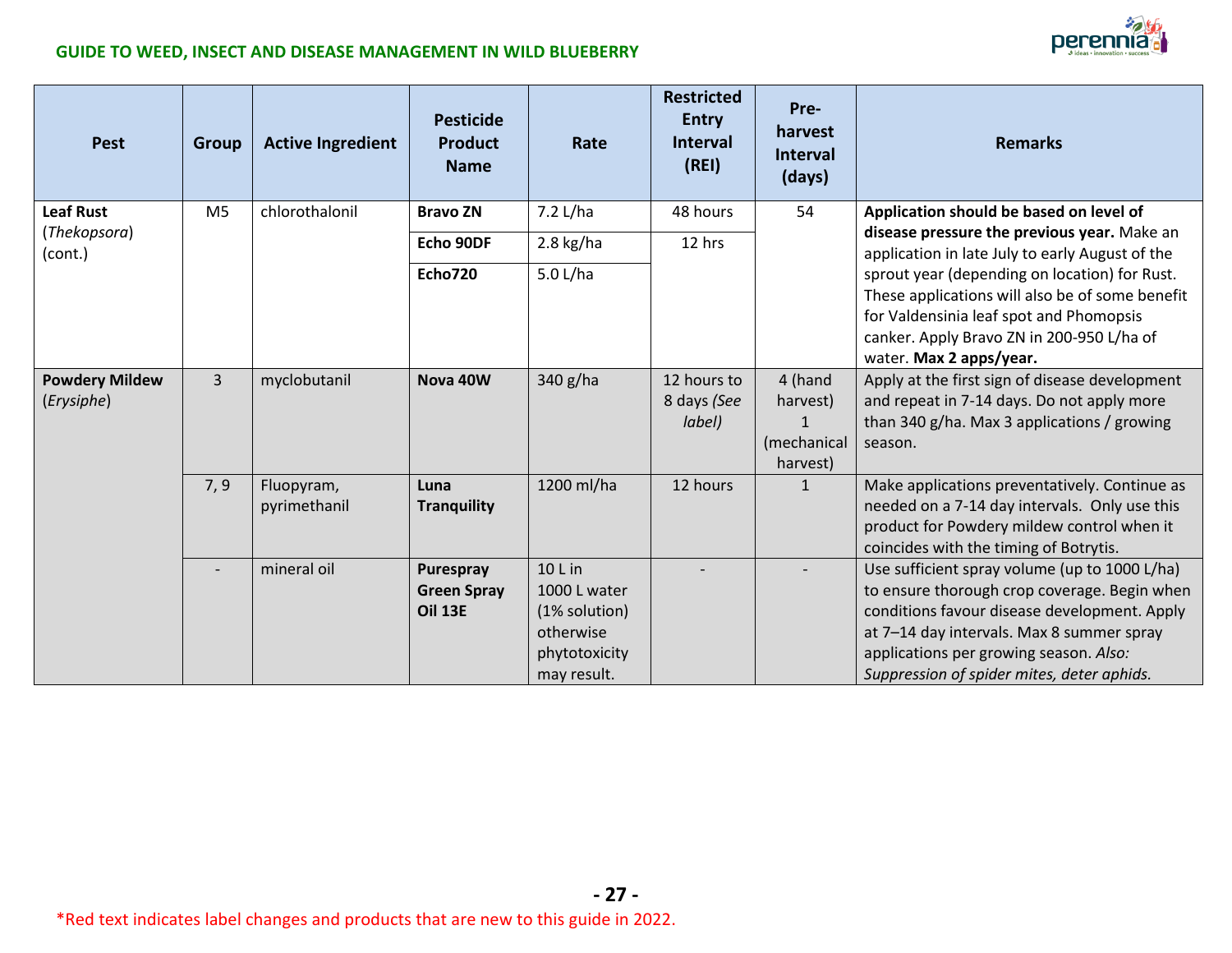

| <b>Pest</b>                                   | <b>Group</b>   | <b>Active Ingredient</b>        | <b>Pesticide</b><br><b>Product</b><br><b>Name</b> | Rate              | <b>Restricted</b><br><b>Entry</b><br><b>Interval</b><br>(REI)               | Pre-<br>harvest<br><b>Interval</b><br>(days) | <b>Remarks</b>                                                                                                                                                                                                                                            |
|-----------------------------------------------|----------------|---------------------------------|---------------------------------------------------|-------------------|-----------------------------------------------------------------------------|----------------------------------------------|-----------------------------------------------------------------------------------------------------------------------------------------------------------------------------------------------------------------------------------------------------------|
| Anthracnose fruit<br>rot,<br>Phomopsis canker | $\mathbf{1}$   | thiophanate-methyl              | Senator 50 SC                                     | $1.54$ L/ha       |                                                                             | 60 days                                      | Phomopsis vaccinii (Blossom & twig blight).<br>Commence applications at bud break. Make 2<br>applications at a 10 - 14-day interval. Exact<br>interval used depends on weather conditions<br>and disease stage.                                           |
|                                               | $\overline{3}$ | metconazole                     | Quash                                             | 180 g/ha          | Hand set<br>irrigation - 3<br>days<br>All other<br>$activities -$<br>12 hrs | $\overline{7}$                               | Apply pre infection. Apply at the green tip<br>stage for mummy berry, at bloom for<br>anthracnose, and at pre-bloom for Phomopsis.<br>Make repeat applications on 7 day intervals. A<br>maximum of 3 applications. No more than 2<br>sequential.          |
|                                               | 3, 9           | difenoconazole,<br>cyprodinil   | <b>Inspire Super</b>                              | 836-1475<br>ml/ha | 12 hrs                                                                      | $\mathbf{1}$                                 | Do not apply more than 5.9 L/ha per season.<br>Apply in a minimum of 200 L/ha. Apply at early<br>bloom and then 7-10 days later. Check label for<br>specific rates.                                                                                       |
|                                               | 3, 11          | azoxystrobin,<br>propiconazole  | Quilt                                             | 1 L/ha            | 12 hours                                                                    | 30                                           | Make first application in early bloom. A second<br>application can be made 7-10 days later. Make<br>no more than two applications per year. Use a<br>minimum of 200 L per hectare of water or an<br>appropriate water volume to provide full<br>coverage. |
|                                               | 7, 3           | fluopyram,<br>prothioconazole   | Propulse                                          | 875 ml/ha         | 24 hrs                                                                      | $\overline{7}$                               | Apply at early bloom and a second at 7-14 days<br>later. Max 2 applications per year.                                                                                                                                                                     |
|                                               | 7, 11          | pyraclostrobin,<br>boscalid     | <b>Pristine WG</b>                                | 1.3-1.6 kg/ha     | 24 hours                                                                    | 0                                            | Begin applications prior to disease<br>development and continue on a 7-14 day<br>schedule. Use shorter interval and/or higher<br>rates when disease pressure is high. Max 4<br>applications per season.                                                   |
|                                               |                | Pyraclostrobin,<br>fluxapyroxad | <b>Merivon</b>                                    | $0.8$ L/ha        | 12 hours                                                                    | $\mathbf 0$                                  | Begin applications prior to the onset of<br>disease. Apply on a spray interval of 7-14 days<br>with a maximum of 3 applications per year.                                                                                                                 |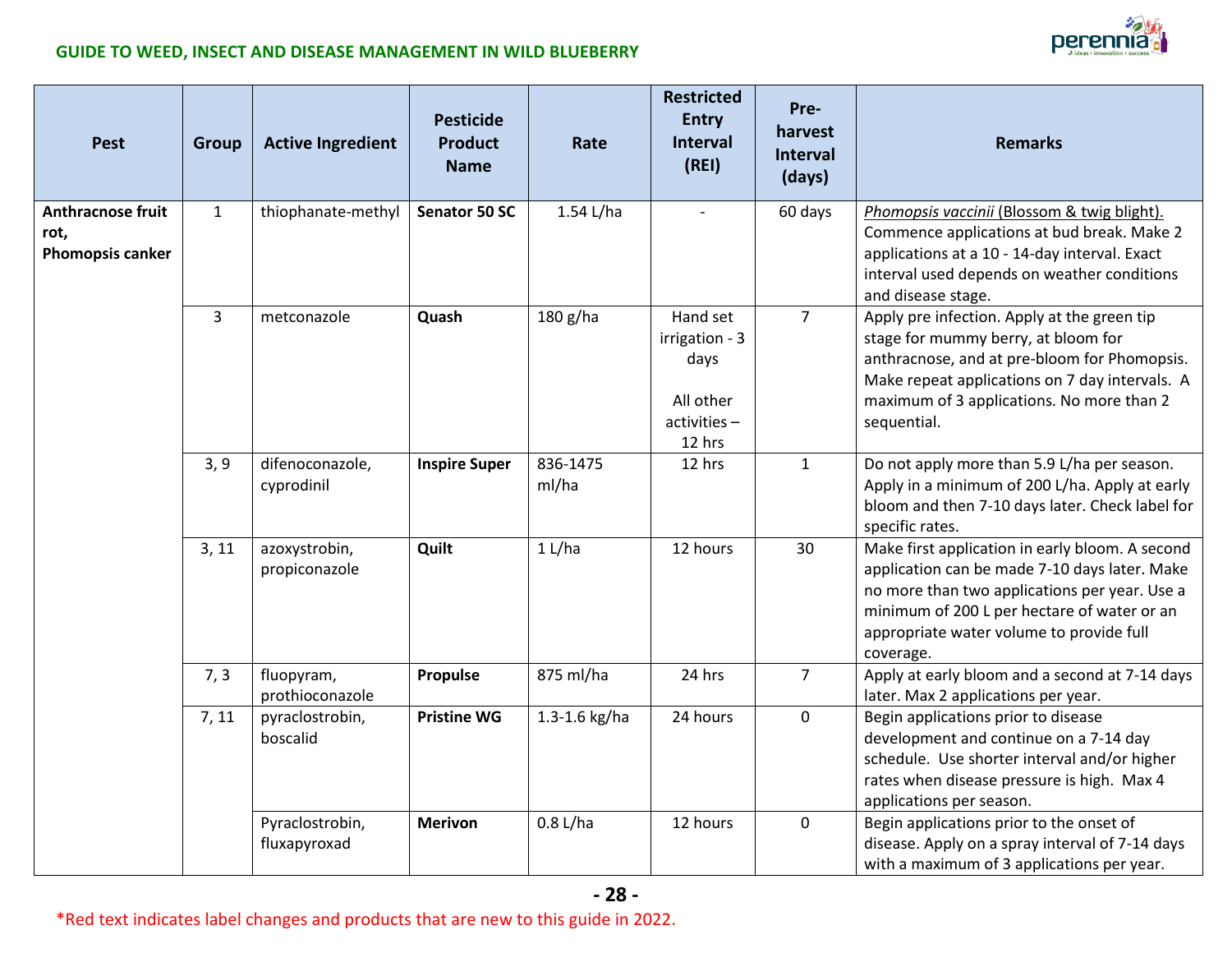

| <b>Pest</b>                                                     | <b>Group</b> | <b>Active Ingredient</b>   | <b>Pesticide</b><br><b>Product</b><br><b>Name</b> | Rate               | <b>Restricted</b><br><b>Entry</b><br><b>Interval</b><br>(REI) | Pre-<br>harvest<br><b>Interval</b><br>(days) | <b>Remarks</b>                                                                                                                                                                                                                                                                                                                        |
|-----------------------------------------------------------------|--------------|----------------------------|---------------------------------------------------|--------------------|---------------------------------------------------------------|----------------------------------------------|---------------------------------------------------------------------------------------------------------------------------------------------------------------------------------------------------------------------------------------------------------------------------------------------------------------------------------------|
| <b>Anthracnose fruit</b><br>rot,<br>Phomopsis canker<br>(cont.) | 9, 12        | cyprodinil,<br>fludioxonil | Switch 62.5<br><b>WG</b>                          | 775 to 975<br>g/ha | 12 hours                                                      | $\mathbf{1}$                                 | Anthracnose. Make the first application during<br>early bloom. A second application may be<br>made 7-10 days later. One of the actives in<br>this product is persistent and may carryover.<br>It is recommended that products containing<br>fludioxonil not be used in areas treated with<br>this product during the previous season. |
|                                                                 | 11           | pyraclostrobin             | <b>Cabrio EG</b>                                  | 1 kg/ha            | 12 hours                                                      | 1 day                                        | For the control of anthracnose and Phomopsis.<br>Begin applications prior to disease<br>development continue on a 10-14 day<br>schedule. Use shorter interval when disease<br>pressure is high. Do not make more than one<br>(1) before alternating to an effective fungicide<br>with a different mode of action.                     |
|                                                                 | 29           | fluazinam                  | Allegro 500F                                      | 2.24L              | 24 hours                                                      | 30                                           | Apply pre infection. Apply as a foliar spray in<br>300-1000 L/ha. Max 4 applications per year.<br>Begin applications at bud break and repeat<br>applications every 7-10 days until petal fall.                                                                                                                                        |
|                                                                 | M            | chlorothalonil             | Echo 90WSP                                        | $4.0$ kg/ha        | 12 hours                                                      | 54                                           | Contact processors to see if these products                                                                                                                                                                                                                                                                                           |
|                                                                 |              |                            | <b>Echo 720</b>                                   | 5.0 L/ha           |                                                               |                                              | are allowable in crop year for their markets<br>for these uses. Make 3 applications; one at<br>green tip, another at pink bud and another at<br>petal fall. After petal fall, a protective schedule<br>using a different registered product may be<br>necessary to ensure control of fruit rot.                                       |

### **Use the following web link to search for any pesticide label mentioned in this guide, or any other pesticide registered in Canada: <https://pr-rp.hc-sc.gc.ca/ls-re/index-eng.php>**

**- 29 -**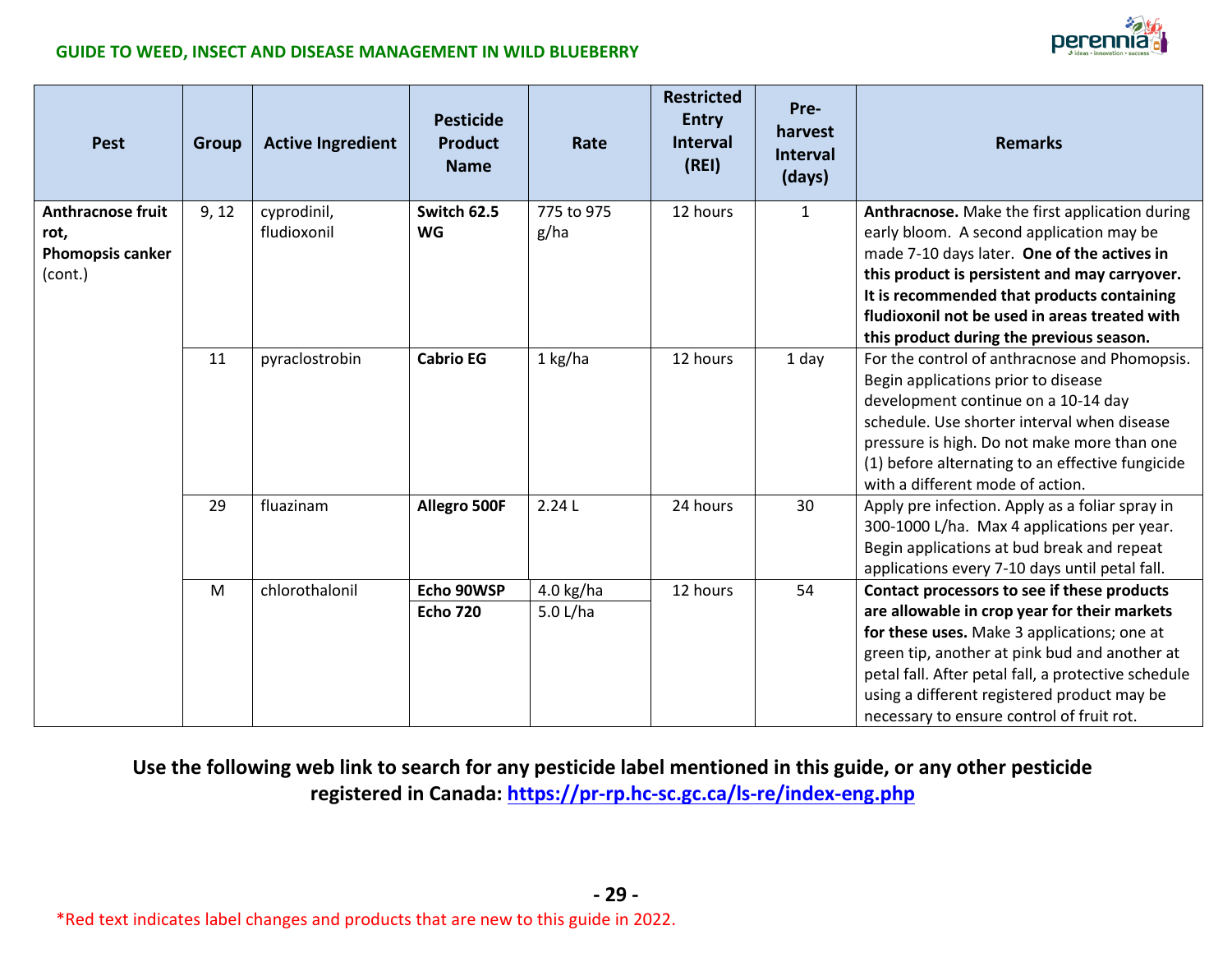

### **Product Toxicity**

|                               |                                    | <b>Toxicity</b> |                      |               |  |
|-------------------------------|------------------------------------|-----------------|----------------------|---------------|--|
| <b>Common Name</b>            | <b>Trade Names</b>                 |                 | <b>To Applicator</b> |               |  |
|                               |                                    | <b>To Bees</b>  | Oral                 | <b>Dermal</b> |  |
|                               | <b>Herbicides</b>                  |                 |                      |               |  |
| $2,4-D$                       | 2,4-D Amine 500                    | low             | mod                  | mod           |  |
| clopyralid                    | Lontrel                            | low             | low                  | low           |  |
| dicamba                       | <b>Banvell II</b>                  | low             | low                  | low           |  |
| dichlobenil                   | Casoron                            | low             | low                  | low           |  |
| Flazasulfuron                 | Chikara 25 WG                      | low             | low                  | low           |  |
| fluazifop-p-butyl             | Venture                            | low             | low                  | low           |  |
| flumioxazin                   | Chateau                            | low             | low                  | low           |  |
| formasulfuron                 | Option                             | low             | low                  | low           |  |
| Glufosinate ammonium          | Ignite                             | low             | mod                  | mod           |  |
| glyphosate                    | Roundup, various                   | low             | low                  | low           |  |
| hexazinone                    | Velpar, Pronone                    | low             | low                  | low           |  |
| indaziflam                    | Alion                              | low             | low                  | low           |  |
| mesotrione                    | Callisto                           | low             | low                  | low           |  |
| nicosulfuron/rimsulfuron      | Ultim                              | low             | low                  | low           |  |
| propyzamide                   | Kerb                               | low             | low                  | low           |  |
| sethoxydim                    | Poast Ultra                        | low             | low                  | low           |  |
| simazine                      | Simazine/Prince-Nine-T             | low             | low                  | low           |  |
| sulfentrazone                 | Authority                          | low             | low                  | low           |  |
| terbacil                      | Sinbar                             | low             | low                  | low           |  |
| tribenuron-methyl             | Spartan                            | low             | low                  | low           |  |
| triclopyr                     | Garlon                             | low             | mod                  | mod           |  |
|                               | <b>Insecticides and Fungicides</b> |                 |                      |               |  |
| acetamiprid                   | Assail                             | high            | mod                  | low           |  |
| Azoxystrobin, propiconazole   | Quilt                              | low             | low                  | low           |  |
| <b>Bacillus subtilis</b>      | Serenade Opti                      | low             | low                  | low           |  |
| <b>Bacillus thuringiensis</b> | various                            | low             | low                  | low           |  |
| Benzovindiflupyr              | Aprovia                            | low             | mod                  | low           |  |
| <b>BLAD</b> polypeptid        | Fracture                           | low             | low                  | low           |  |
| boscalid                      | Cantus                             | low             | low                  | low           |  |
| boscalid, pyraclostrobin      | Pristine                           | low             | low                  | low           |  |
| captan                        | Captan, Maestro                    | low             | low                  | low           |  |
| carbaryl                      | Sevin XLR                          | high            | mod                  | mod           |  |
| chlorantraniliprole           | Altacor                            | mod             | low                  | low           |  |
| chlorothalonil                | Bravo, Echo                        | low             | low                  | low           |  |
| copper                        | Cueva                              | low             | low                  | low           |  |
| cyantraniliprole              | Exirel                             | high            | low                  | low           |  |
| Cyantraniliprole              | Harvanta                           | <b>High</b>     | Low                  | low           |  |
| cyprodinil, fludioxonil       | Switch                             | low             | low                  | low           |  |